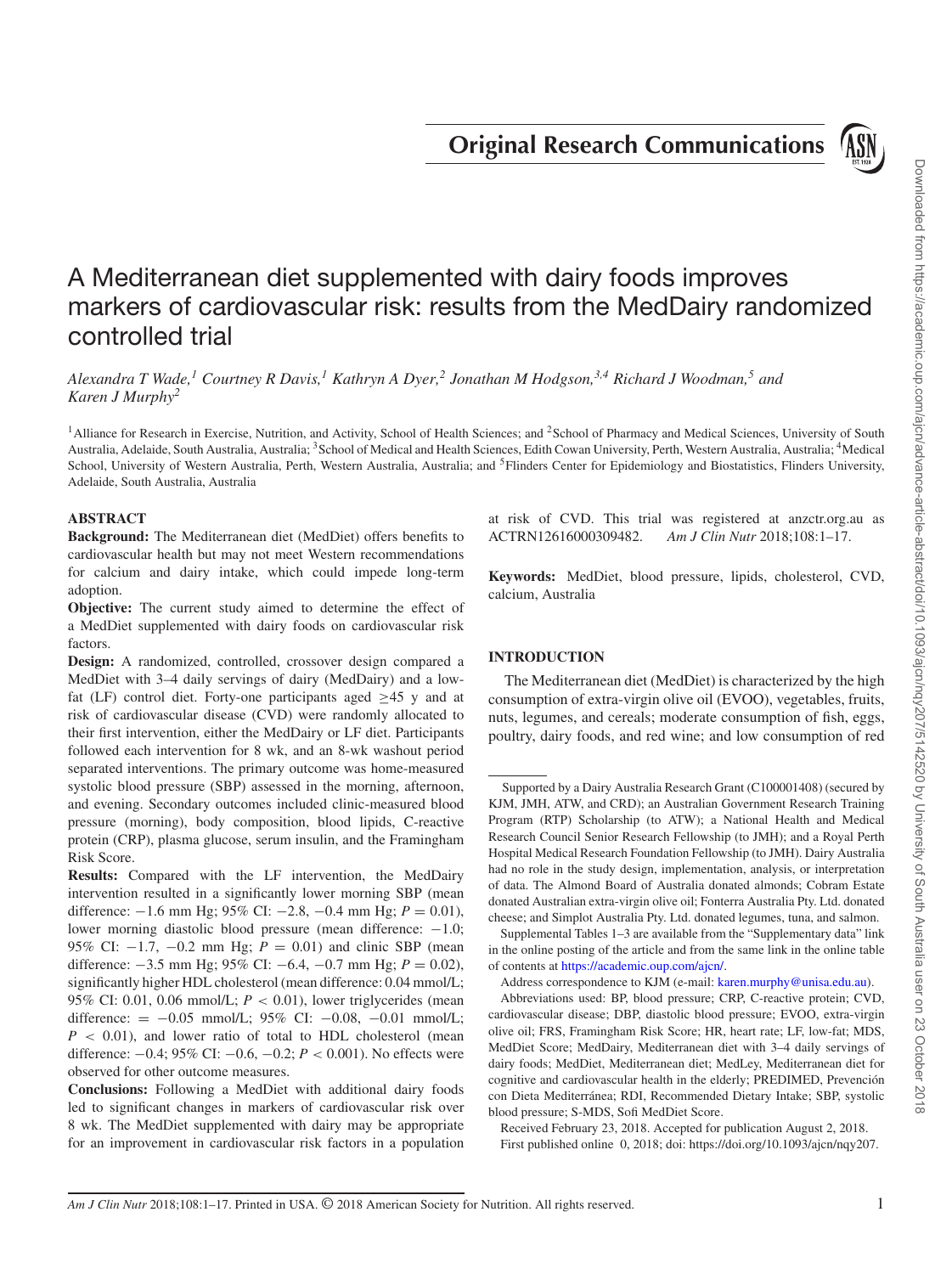meat and commercial sweets [\(1\)](#page-14-0). Through these foods, the Med-Diet delivers a range of bioactive nutrients including antioxidants, fiber, vitamins and minerals, polyphenols, monounsaturated fats, and omega-3 polyunsaturated fats [\(2\)](#page-14-1).

Previous research indicates that the MedDiet is capable of reducing cardiovascular disease (CVD) risk, reducing CVD mortality, and promoting longevity  $(3-7)$ . Proposed mechanisms suggest that the MedDiet reduces inflammation [\(8–10\)](#page-15-1), which leads to significant improvements in blood pressure (BP), lipid profiles, insulin sensitivity, oxidative stress, and atherosclerosis  $(3-6, 11-14)$ .

The Prevención con Dieta Mediterránea (PREDIMED) study, a large-scale randomized controlled trial in >7000 individuals, examined the efficacy of a MedDiet against a low-fat (LF) control diet in a Spanish population at risk of CVD [\(15\)](#page-15-3). After a median follow-up of 4.8 y, improvements were reported for ambulatory BP, lipid profiles, insulin sensitivity, and indicators of oxidation and inflammatory stress [\(5\)](#page-15-4). Further, incidence of major cardiovascular events and CVD mortality were significantly reduced.

Western countries, including the United States, are beginning to recommend the MedDiet as a healthful dietary pattern [\(16\)](#page-15-5). However, discrepancies between the nutrients provided by the MedDiet and those required by Western populations warrant attention. Notably, a traditional MedDiet does not satisfy the Australian Dietary Guidelines for dairy foods and calcium intake. The Australian National Health and Medical Research Council currently recommends 2.5–4 servings of dairy foods/d for adults. In contrast, a typical MedDiet only provides 1–2 servings of dairy foods/d [\(1\)](#page-14-0). The amount of calcium provided by a MedDiet is estimated at between 700 and 820 mg/d [\(17,](#page-15-6) [18\)](#page-15-7). During the Mediterranean Diet for Cardiovascular and Cognitive Health in the Elderly (MedLey) trial, Australian participants consumed an average of 930 mg Ca/d while achieving high adherence to the MedDiet [\(3\)](#page-15-0). This meets the Recommended Dietary Intake (RDI) of 750 mg for European countries [\(19\)](#page-15-8). However, Australian women up to the age of 50 y and men up to the age of 70 y are advised to consume 1000 mg/d and 1300 mg thereafter [\(20\)](#page-15-9). If the amount of calcium provided by a traditional MedDiet does not meet Australian Dietary Guidelines it may be inadequate for the long-term health of Australians, potentially reducing the sustainability of long-term consumption.

It is unknown whether supplementing the MedDiet with dairy foods, to meet Australian guidelines and Nutrient Reference Values, will compromise the known cardiovascular benefits of the diet. Findings from individual studies indicate that dairy food consumption may improve markers of CVD [\(21–23\)](#page-15-10), whereas meta-analyses have found either neutral or favorable associations between dairy food intake and cardiovascular-related outcomes, including hypertension, stroke, type 2 diabetes, CVD risk, and cardiovascular and all-cause mortality [\(23–25\)](#page-15-11). The current study therefore aimed to examine the effects of a MedDiet modified to meet Australian dairy and calcium recommendations. Specifically, cardiovascular-related outcomes were evaluated in a sample of Australians at risk of CVD.

#### **METHODS**

The study protocol for a MedDiet with adequate dairy foods has been described in detail elsewhere  $(26)$ .

#### **Ethics**

The trial was registered with the Australia and New Zealand Clinical Trials Registry (ACTRN12616000309482) on 9 March 2016 and was conducted according to the Declaration of Helsinki guidelines. All procedures involving human participants were approved by the University of South Australia Ethics Committee (no. 34,954).

# **Design**

A randomized controlled trial used a  $2 \times 2$  crossover design to compare a MedDiet with adequate dairy (MedDairy) against an LF control diet. Participants followed each dietary intervention for 8 wk, and the 2 intervention periods were separated by an 8 wk washout during which participants returned to their habitual diet (**[Figure 1](#page-2-0)**). Using block randomization and a block size of 4, an independent staff member randomly assigned participants to their first dietary intervention (MedDairy or LF), stratified by gender and age. Allocation concealment ensured study personnel and participants were not aware of the allocated intervention group before enrollment.

#### **Participants**

Australian volunteers aged between 45 and 75 y and at risk of CVD were recruited from metropolitan Adelaide. Cardiovascular risk was determined by systolic BP (SBP) ≥120 mm Hg and the presence of  $\geq$  2 of the following risk factors: BMI (in kg/m<sup>2</sup>)  $\geq$  25; abdominal adiposity (waist circumference >94 cm for men and  $>80$  cm for women); elevated total cholesterol ( $\geq$ 5.5 mmol/L), triglycerides ( $\geq$ 2.0 mmol/L), or LDL cholesterol ( $\geq$ 3.5 mmol/L) or low concentrations of HDL cholesterol (≤0.9 mmol/L for men and ≤1.0 mmol/L for women); impaired glucose tolerance (between 6.1 and 7.8 mmol/L); or a family history of CVD or type 2 diabetes. Aside from cardiovascular risk, participants were free of any cardiovascular, liver, kidney, respiratory, or gastrointestinal disease; cognitive impairment; type 1 or type 2 diabetes; malignancy in the past 6 mo; and significant head trauma or psychiatric condition. Participants also completed a MedDiet screening questionnaire based on that used in the PREDIMED study to ensure that they were not already following a MedDiet.

A total of 41 community-dwelling Australian men  $(n = 13)$ and women  $(n = 28)$  commenced the study between April and June 2016. Participants were randomly allocated into 2 groups to determine their starting diet and order of interventions. Group 1 (*n* = 20) completed the MedDairy intervention first, followed by the LF intervention; group 2  $(n = 21)$  completed the LF intervention first, followed by the MedDairy intervention.

# **Procedure**

Participants attended the Sansom Institute for Health Research Clinical Trial Facility 1 wk before baseline to be enrolled by study personnel and to receive study information and equipment. Clinic assessments were conducted at weeks 0, 8, 16, and 24 while participants were fasted and included the measurement of BP, anthropometry, dual-energy X-ray absorptiometry, and the collection of fasting blood. At the beginning of each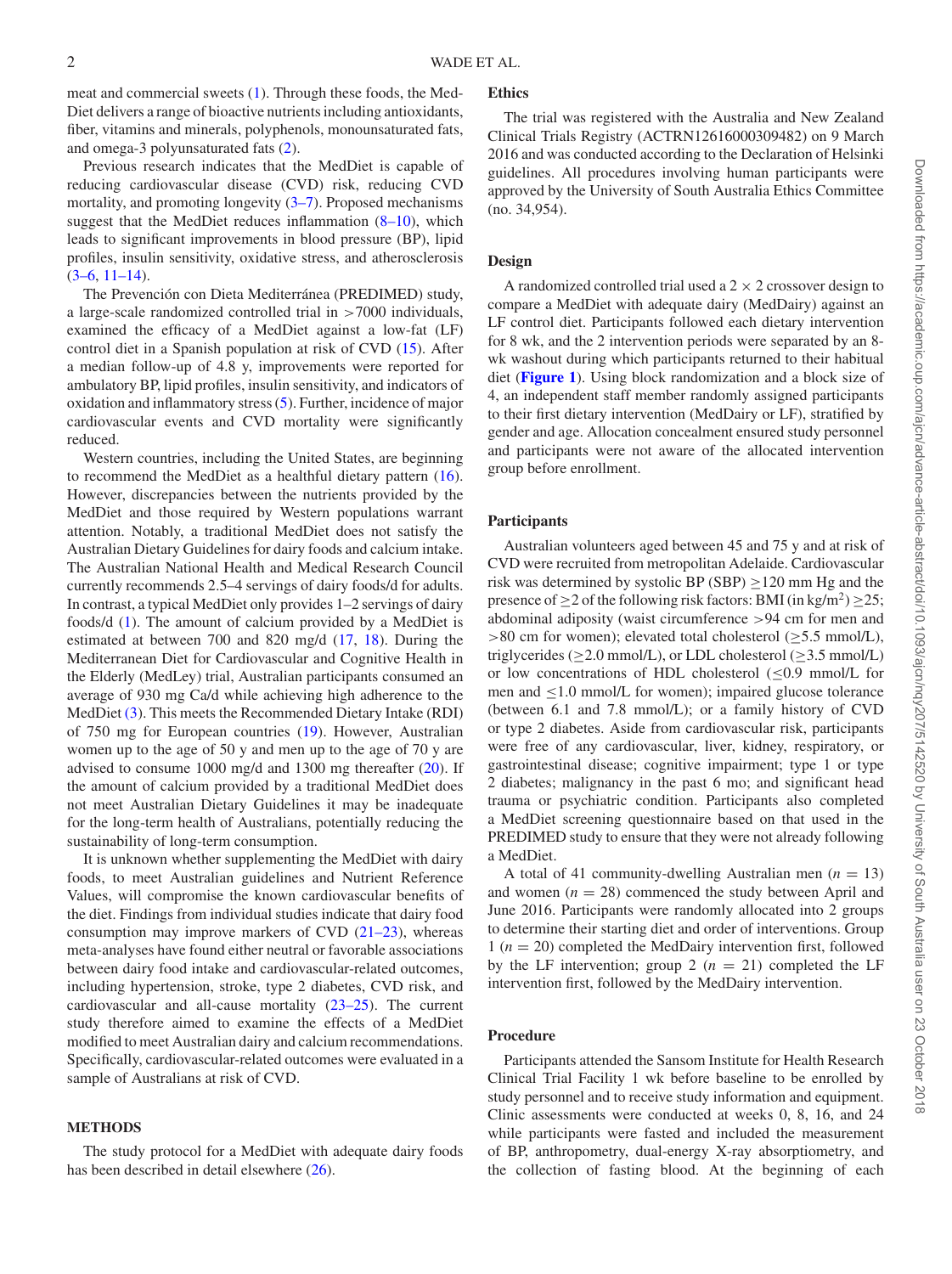<span id="page-2-0"></span>

**FIGURE 1** Illustration of the parallel crossover design from enrollment to 24 wk. Participants were randomly assigned into 2 groups to determine starting diet. All participants completed each dietary intervention for 8 wk, with interventions separated by an 8-wk washout period. LF, low-fat; MedDairy, Mediterranean diet with  $3-4$  daily servings of dairy foods.

dietary phase participants met with a dietitian to discuss dietary guidelines. At week 0, the dietitian also informed participants of their group allocation. Throughout each intervention phase participants also attended biweekly dietetic visits to discuss progress, difficulties, and possible adverse events. During the washout period, participants were instructed to return to their habitual diet. Change in medications, dietary supplements, and exercise was noted throughout the course of the study.

# **Dietary interventions**

Guidelines for the MedDairy and LF interventions were adapted from the PREDIMED study and tailored for an Australian population [\(15\)](#page-15-3).

#### *The MedDairy diet*

During the MedDairy intervention, participants were instructed to adhere to the following:

- 3–4 daily servings of dairy foods (1 serving = 250 mL LF milk, 40–120 g hard or semisoft to soft cheese, 200 g LF Greek yogurt, or 200 g tzatziki dip);
- $\leq$ 1 serving of cheese (any type)/d (1 serving = 40 g hard, 50 g semi-soft, or 120 g soft cheese such as ricotta and cottage cheese);
- abundant use of EVOO [minimum of 1 tablespoon  $(20 \text{ mL})/d$ ]:
- $\geq$ 2–3 daily servings of fresh fruit (1 serving = 150 g fresh, 40 g dried, or 1 cup canned in juice);
- > 3 weekly servings of legumes (1 serving  $= 75$  g);
- $\geq$ 3 weekly servings of fish and seafood ( $\geq$ 1 serving of oily fish; 1 serving  $= 100$  g cooked);
- $\geq$  5 weekly servings of nuts or seeds (1 serving = 30 g; 7.5 g hazelnuts, 15 g walnuts, 7.5 g almonds supplied for each serving);
- ad libitum consumption of whole-grain cereal products (bread, pasta, rice, cereal), nuts, eggs, and raw and cooked vegetables;
- select white meats (poultry without skin) instead of red meats or processed meats;
- limit consumption of red meat (remove all visible fat), cured ham, and chocolate to <1 serving/wk (1 serving of red meat/cured ham  $= 100$  g; 1 serving of chocolate  $= 50$  g);
- use EVOO as the main culinary fat in cooking and for dressing vegetables and salad;
- cook regularly (at least twice a week) with a tomato-based sauce (EVOO, tomato, garlic, and onion);
- dress vegetables, pasta, rice, and other dishes with EVOO, tomato, garlic, and onion sauce;
- eliminate or limit the consumption of cream, butter, margarine, cold meat, pate, duck, carbonated or sugared beverages, pastries, commercial bakery products (cakes, donuts, cookies), desserts (puddings), French fries, potato crisps, and sweets; and
- for usual drinkers, red wine was recommended as the preferred source of alcohol with a maximum of 2 standard drinks/d (200 mL = 2 standard drinks)  $(27)$ .

Notably, EVOO recommendations of ≥1 tablespoon/d differ from the PREDIMED trial, in which participants were advised to consume  $\geq$ 4 tablespoons olive oil/d. In contrast to the PREDIMED trial, the current study was conducted in Australia, where EVOO is not part of the habitual diet nor consumed in abundance [\(28\)](#page-15-14). Minimum EVOO recommendations were therefore reduced in order to increase the palatability and sustainability of the MedDairy intervention. Furthermore, the MedLey trial, with the same recommendations for EVOO as were used here, reported improvements in markers of cardiovascular health after adherence to a MedDiet [\(3\)](#page-15-0).

Consistent with Australian Dietary Guidelines [\(29\)](#page-15-15), serving sizes of dairy foods delivered 300 mg Ca. Three to 4 servings of dairy each day provided 900–1200 mg Ca, whereas vegetables and nuts provided ˜100 mg. Based on this modeling, the MedDairy intervention provided 1000–1300 mg Ca/d, thus meeting the Australian RDI for calcium. The combination of almonds, walnuts, and hazelnuts was recommended to reflect the dietary guidelines from the PREDIMED trial and to provide a combination of MUFAs and PUFAs.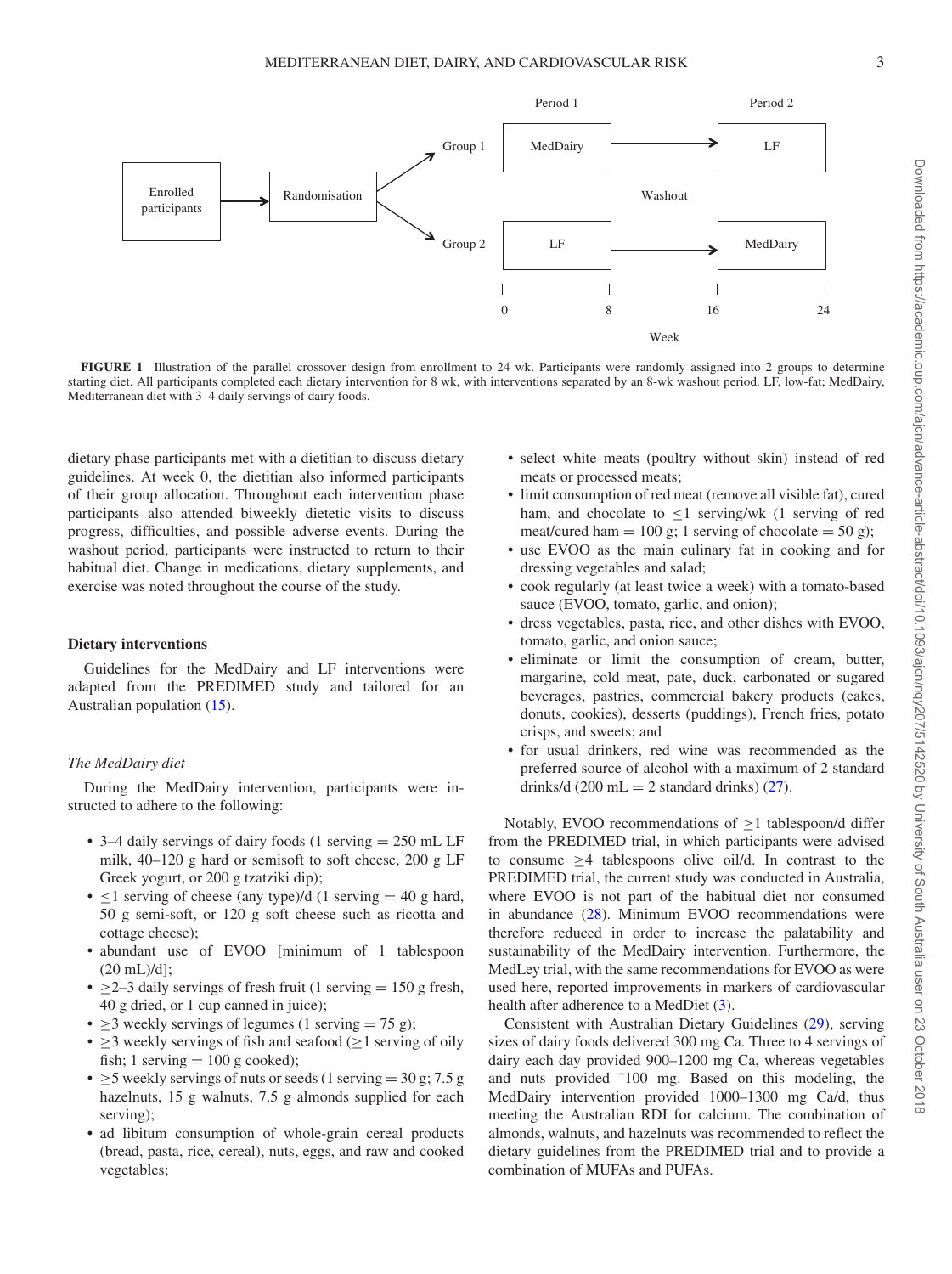To assist with introducing the MedDairy diet to the intervention group and to assist with dietary adherence, the following foods were provided: Chobani Greek yogurt (Chobani Australia Pty. Ltd.); almonds (Almond Board of Australia); walnuts and hazelnuts; EVOO (Cobram Estate); Mainland Tasty regular-fat and reduced-fat cheese slices (Fonterra Co-Operative Group); Edgell chickpeas, cannellini beans, red kidney beans, 4-bean mix, and lentils (Simplot Australia Pty Ltd.); and canned John West tuna "tempters" and salmon "tempters" (Simplot Australia Pty. Ltd.).

# *The LF diet*

The LF control was implemented to replicate the design of the PREDIMED trial [\(15\)](#page-15-3). Furthermore, an LF control enables examination of the feasibility of the MedDairy intervention in Australia, where LF diets have been considered best practice and are frequently consumed and recommended for heart health.

During the LF intervention participants were instructed to follow their habitual diet while reducing their total fat intake by choosing LF foods and using LF cooking methods. Restricted foods included oil, butter, margarine, full-fat dairy products, processed and high-fat meats, nuts, chocolate, cakes, biscuits, pastry, and ice cream. Participants were instructed to replace restricted foods with LF alternatives such as breads, cereals, legumes, rice, vegetables, fruits, lean meats, and LF dairy food choices. Participants were specifically instructed to consume  $\leq$ 20 mL oil/d and  $\leq$ 2 teaspoons butter or margarine/d and to remove visible fat and skin from meat and fish before cooking.

#### **Measures**

#### *BP*

SBP is one of the leading modifiable risk factors for CVD and mortality [\(30\)](#page-15-16) and was chosen as the primary outcome. Because home BP assessments have stronger predictive power than clinic BP assessments [\(31\)](#page-15-17), participants were provided with an A&D Company Ltd. digital BP monitor to measure their SBP, diastolic blood pressure (DBP), and heart rate (HR) 3 times every morning, afternoon, and evening for 6 d in the week preceding each clinic assessment visit. This allowed the collection of 54 measurements of BP readings for analysis at 4 time points over the course of the trial (at prebaseline, week 7, week 15, and week 23). BP and HR were also measured at each of the clinic assessment visits with the use of an Omron Healthcare Co. digital BP monitor (model 1A1B Hem-7000-CIL).

#### *Secondary outcomes*

Secondary outcomes included BMI, waist-to-hip ratio, body composition (percentage body fat, lean mass, and abdominal adiposity) assessed via dual-energy X-ray absorptiometry, fasting blood lipids, C-reactive protein (CRP), fasting plasma glucose, fasting serum insulin, and the Framingham Risk Score (FRS) [\(32\)](#page-15-18).

Lipids, CRP, glucose, and insulin were measured at an external National Association of Testing Authorities–accredited laboratory via standard procedures. Insulin resistance was calculated with the use of the HOMA2 Calculator version 2.2.3 [\(33\)](#page-15-19). A higher HOMA2-IR score indicates greater insulin resistance.

Erythrocyte cell fatty acids were collected to determine change in the ratio of monounsaturated fat to saturated fat (MUFAs:SFAs). Samples were frozen at −20◦C and will be stored at −80◦C until funding can be secured for analyses.

#### *Dietary adherence*

During the MedDairy intervention a weekly semiquantitative checklist was provided to assess adherence and assist participants in becoming familiar with foods and serving sizes associated with the MedDairy diet. The semiquantitative checklist was based on that used in the MedLey study, a previous study conducted in our research center [\(34\)](#page-15-20). Participants were instructed to complete the checklist daily with the use of a simple tick system  $(1 + i)$ serving).

Participants were also provided with a 14-item MedDiet adherence tool for each fortnight during the MedDairy intervention and a 9-item LF diet adherence tool for each fortnight during the LF intervention. These tools were adapted from the PREDIMED study to align with Australian food supply and alcohol recommendations and were designed to capture a generalized pattern of consumption relevant to each dietary phase. The semiquantitative checklist and diet-specific adherence tools were completed throughout each dietary phase and returned at biweekly dietetic visits.

A 3-d weighed food record was completed 1 wk before and in the final week of each dietary intervention to calculate energy, macronutrient, and micronutrient intakes. The weighed food record was also used to calculate dietary adherence according to a 10-point MedDiet Score (MDS), adapted from Trichopoulou et al. [\(7\)](#page-15-21). Food intake as grams per day was divided into 10 food groups, and a gender-specific median was calculated for each food group at week 0. For vegetables, fruit, legumes, cereals, nuts, fish, dairy, and MUFA:SFA, participants scored 1 point for consumption above the median and 0 for consumption under the median. For meat and meat products, participants scored 1 point for intake below the median and 0 for intake above the median. For alcohol, women consuming 5–25 g/d and men consuming 10–50 g/d were awarded 1 point. To calculate adherence to the a priori MedDiet we also applied a literature-based MedDiet score developed by Sofi et al. [\(35\)](#page-15-22) (S-MDS). Similar to the MDS, the S-MDS includes 9 food groups relevant to the MedDiet. For food groups typically consumed within a MedDiet (vegetables, fruit, legumes, cereals, fish, and olive oil), 2 points were awarded for the highest level of consumption, 1 point for the middle level of consumption, and 0 points for the lowest level of consumption. For foods not typical of a MedDiet (meat and meat products), 2 points were awarded for the lowest level of consumption, 1 point for the middle level of consumption, and 0 points for the highest level of consumption. For alcohol, 1 point was awarded for  $\langle 12 \text{ g/d}, 2 \text{ points for } 12-24 \text{ g/d}, \text{ and } 0 \text{ points for } >24 \text{ g/d}.$ In the original S-MDS, dairy intake is scored similarly to meat and meat products. However, the current study sought to increase dairy consumption and therefore awarded 2 points for the highest intake, 1 point for medium intake, and 0 points for the lowest intake (**Supplemental Table 1**).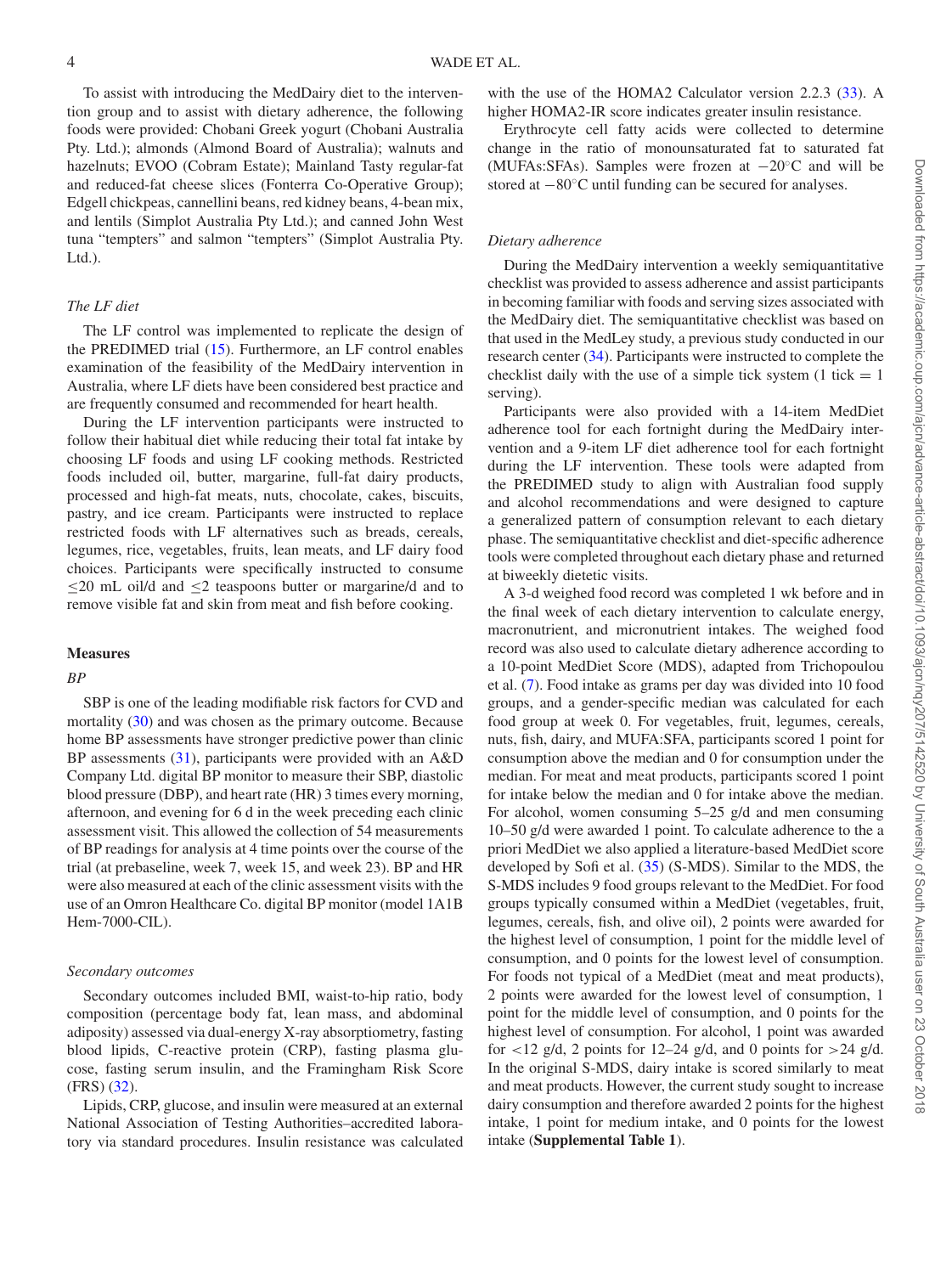#### **Statistical analysis**

Data were analyzed with the use of STATA (version 13; StataCorp) and IBM SPSS Statistics (version 21). To detect a clinically relevant difference of 2.5 mm Hg in the primary outcome of home SBP with  $\geq 90\%$  power, a sample size of 31 volunteers was required. This calculation assumes a withingroup SD of 14 mm Hg, a within-subject correlation between the 4 BP measures at each visit of  $r = 0.6$ , and a betweenphase within-subject correlation of  $\rho = 0.5$ . This correlation  $(\rho)$  and the crossover design reduce the number of required participants by a factor of 1 /  $[(1 - \rho)/2]$  [\(46\)](#page-16-0), that is, from  $n = \sim 124$  for a parallel-group design with the use of ANCOVA  $(n = 62/\text{group})$  to  $n = 31$  subjects in total. To account for a withdrawal rate of 30%, an additional 9 volunteers were recruited. Residuals were screened for normality, and non-normal variables were transformed through the use of log10 and square root transformations.

Linear mixed-effects models included terms for Diet (Med-Dairy compared with LF), Visit (1 or 2), Order (1 or 2), and Period (1 or 2). Preliminary analyses were conducted to detect significant period and carryover effects. Where significant period effects were observed, a Diet  $\times$  Visit  $\times$  Period term was included in the model to allow the Diet  $\times$  Visit effect, the primary effect of interest, to vary by period. Where carryover effects were observed, a Visit  $\times$  Period interaction was included to obtain separate estimates for the 2 intervention periods. The inclusion of the Visit term in the model provided adjustment for any group differences at baseline and allowed interpretation of any between-group differences at each visit (with the Group  $\times$  Visit term) as differences in baseline-adjusted changes. The Diet  $\times$  Visit effect then allowed us to estimate the differences in baseline-adjusted Visit 2 values between the 2 interventions. Participant IDs were included in the model as a random intercept. Weight at each time point was included as a covariate for all cardiometabolic outcomes, excluding measures of body composition and adiposity, because any change in weight might influence the results  $(36)$ . Any missing data were accounted for in the mixed-effects models by the use of best linear unbiased predictions.

A significant Diet  $\times$  Visit interaction term indicates an overall significant effect between the 2 interventions and is presented as "estimated mean difference between interventions (MedDairy compared with LF)" with 95% CIs. Positive values indicate MedDairy outcomes were greater than LF outcomes. Negative values indicate MedDairy outcomes were less than LF outcomes. Continuous variables are presented as means  $\pm$  SEMs.

Results were considered significant where  $P < 0.05$ , unless  $\alpha$ was adjusted for multiple comparisons. For SBP, DBP, and HR, an adjusted  $\alpha$  of 0.02 (0.05/3) was applied to control for multiple comparisons across morning, afternoon, and evening readings. For measures of blood lipids, an adjusted  $\alpha$  of 0.01 (0.05/5) was applied to control for multiple comparisons across total triglycerides, total cholesterol, HD cholesterol, LDL cholesterol, and cholesterol:HDL. For measures of body composition, an adjusted  $\alpha$  of 0.006 (0.05/9) was applied to control for multiple related comparisons across weight, BMI, waist circumference, hip circumference, fat mass  $(\%)$ , lean mass  $(\%)$ , fat mass (kilograms), lean mass (kilograms), and abdominal fat. For percentage energy from macronutrients, an adjusted  $\alpha$  of 0.01

(0.05/4) was applied to control for multiple comparisons across percentage energy from protein, percentage energy from total fat, percentage energy from carbohydrates, and percentage energy from alcohol. For fatty acids, an adjusted  $\alpha$  of 0.02 (0.05/3) was applied to control for multiple comparisons across percentage energy from saturated fat, percentage energy from MUFAs, and percentage energy from PUFAs. An adjusted  $\alpha$  of 0.005 (0.05/10) was applied to control for multiple comparisons across whole grains, refined grains, fruits, vegetables, legumes, meat/meat alternatives, red meat, nuts and seeds, total dairy, and EVOO. For dairy foods, an adjusted  $\alpha$  of 0.02 (0.05/3) was applied for comparisons across milk, cheese, and yogurt.

For the primary outcome, home SBP, previous studies have indicated that readings taken on the first day might be higher than those taken on subsequent days. Daily averages were computed for home SBP at week 0, and paired-samples *t* tests were conducted to compare day 1 with all other days. No significant differences were detected at  $P < 0.05$ , and therefore day 1 SBP readings were retained in the analysis. Averages were also computed for the first, second, and third readings taken at week 0. Paired-samples *t* tests showed significant differences of first readings as compared with second and third readings. First readings were therefore excluded from the final analysis.

Nutrient intake was calculated with the use of Foodworks 9, databases AusFoods17 and AusBrands17 [Xyris Software (Australia) Pty. Ltd.]. The grouping of individual foods into MedDiet components is presented in **Supplemental Table 2**. Baseline medians of MedDiet food groups for the calculation of the MDS are presented in **Supplemental Table 3**. Calcium RDIs were calculated based on individual participant age and gender according to the Australian National Health and Medical Research Council guidelines [\(37\)](#page-15-24).

# **RESULTS**

Thirty-eight participants completed the first dietary phase and washout (MedDairy:  $n = 19$ ; LF:  $n = 19$ ), and 37 participants completed the second dietary phase of the study by January 2017 (MedDairy:  $n = 19$ ; LF:  $n = 18$ ). **[Figure 2](#page-5-0)** shows the flow of participants through the study. Four participants withdrew during the study. Reasons for withdrawal included family commitments (MedDairy:  $n = 1$ ), illness preventing adherence to the dietary intervention (MedDairy:  $n = 1$ ; LF:  $n = 1$ ), and difficulties in blood collection (LF:  $n = 1$ ). All participants with baseline data  $(n = 41)$  were included in the following intention-to-treat analyses.

Baseline characteristics for group 1 (MedDairy intervention first) and group 2 (LF intervention first) are shown in **[Table 1](#page-6-0)**. At baseline, characteristics of the 2 groups were similar, with the exception of home SBP (millimeters of mercury), which was 4.1 mm Hg higher in group 1.

#### **Home BP and HR**

Results for home BP are presented in **[Table 2](#page-7-0)**. For participants who completed BP measurements at all 4 time points  $(n = 37)$ , a mean of 49 measurements were taken, indicating 90% compliance with instruction.

Compared with LF, the MedDairy intervention resulted in significantly lower morning home SBP and DBP and significantly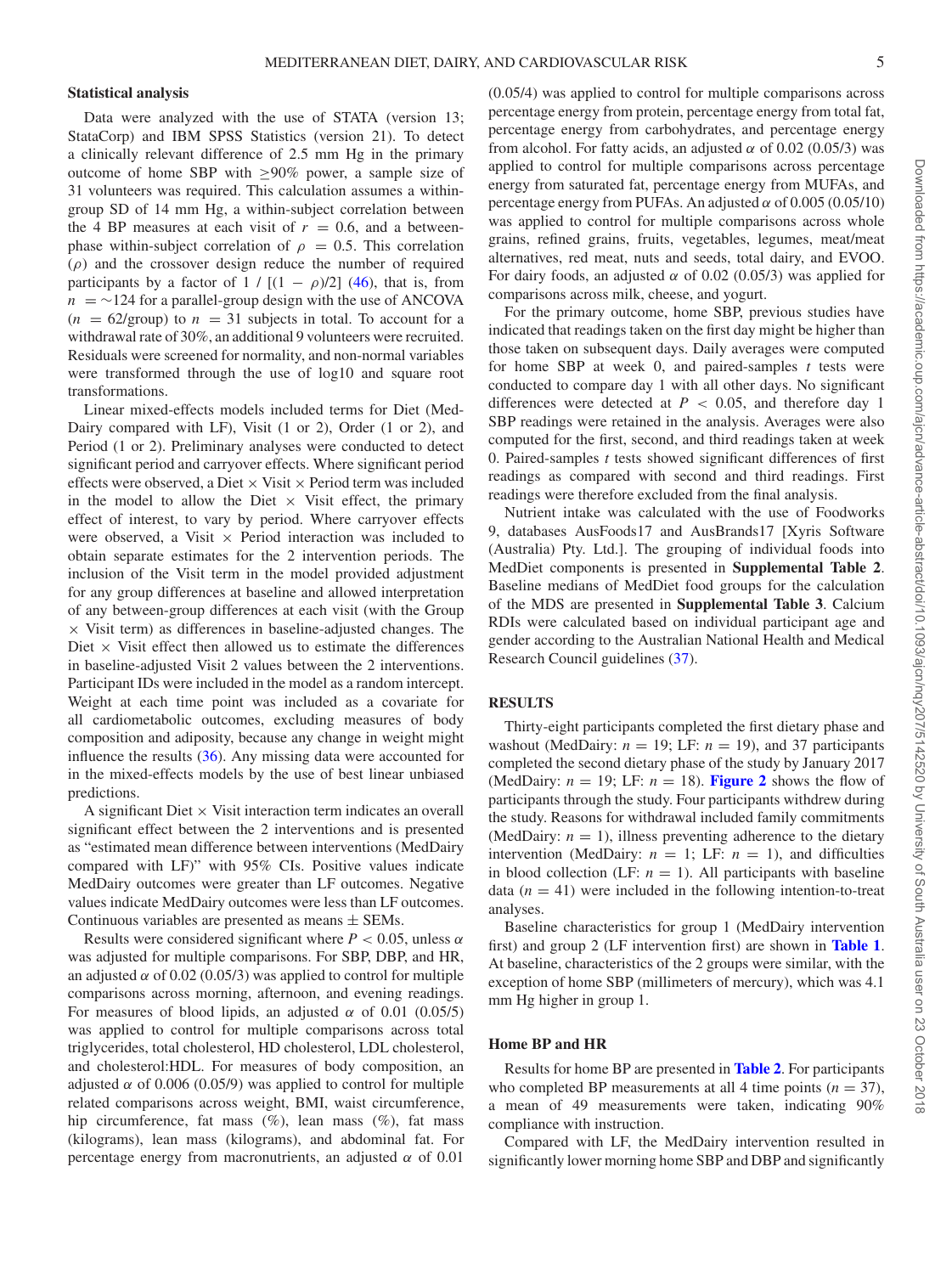<span id="page-5-0"></span>

**FIGURE 2** CONSORT flow diagram, which shows participation movement from enrollment through MedDairy and LF interventions and analysis. CONSORT, Consolidated Standards of Reporting Trials; LF, low-fat; MedDairy, Mediterranean diet with 3–4 daily servings of dairy foods.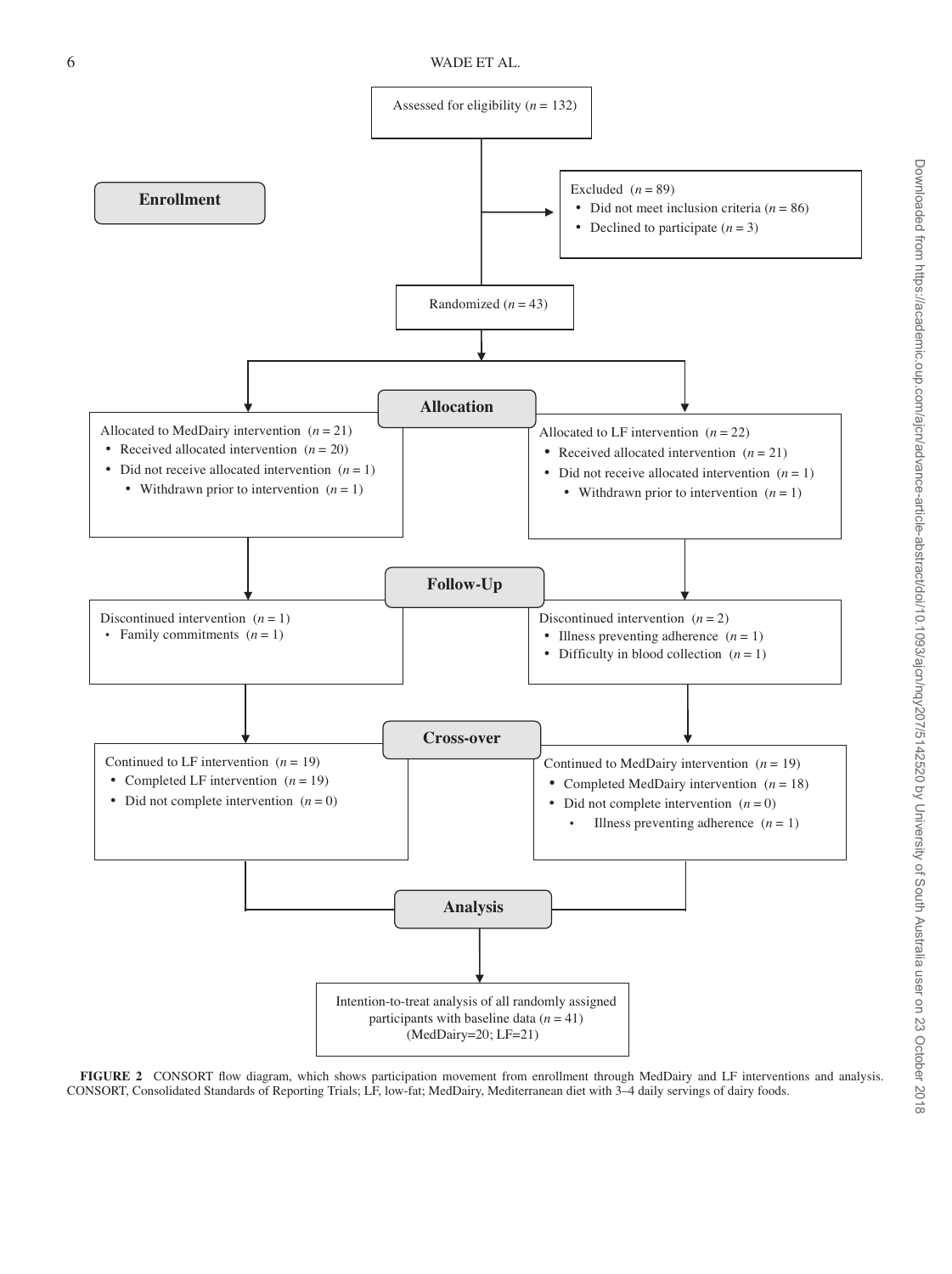<span id="page-6-0"></span>Demographic and clinical characteristics of the study sample at baseline, according to first dietary intervention<sup>[1](#page-6-1)</sup>

|                              | Group 1 ( $n = 20$ ) | Group 2 $(n = 21)$ | Total $(n = 41)$ |
|------------------------------|----------------------|--------------------|------------------|
| Age, y                       | $60.8 \pm 6.3$       | $59.6 \pm 7.6$     | $60.2 \pm 6.9$   |
| Gender, $n$                  |                      |                    |                  |
| Men                          | 6                    | 7                  | 13               |
| Women                        | 14                   | 14                 | 28               |
| Education, y                 | $15.6 \pm 2.9$       | $16.9 \pm 4.3$     | $16.2 \pm 3.7$   |
| Home SBP average, mm Hg      | $130.2 \pm 17.3$     | $126.1 \pm 15.5^*$ | $128.1 \pm 16.5$ |
| Home DBP average, mm Hg      | $78.1 \pm 11.4$      | $78.2 \pm 12.0$    | $78.1 \pm 11.7$  |
| Home HR average, mm Hg       | $71.7 \pm 13.3$      | $70.8 \pm 25.0$    | $71.2 \pm 20.1$  |
| Clinic SBP, mm Hg            | $133.9 \pm 16.0$     | $131.6 \pm 12.9$   | $132.7 \pm 14.3$ |
| Clinic DBP, mm Hg            | $86.6 \pm 12.0$      | $88.9 \pm 10.0$    | $87.8 \pm 11.0$  |
| Clinic HR, bpm               | $68.2 \pm 10.6$      | $68.0 \pm 9.1$     | $68.1 \pm 9.7$   |
| Insulin, mU/L                | $14.5 \pm 7.5$       | $11.6 \pm 6.4$     | $13.1 \pm 7.0$   |
| Glucose, mmol/L              | $5.9 \pm 0.6$        | $5.4 \pm 0.5^*$    | $5.7 \pm 0.6$    |
| Total triglycerides, mmol/L  | $1.7 \pm 1.2$        | $1.4 \pm 0.5$      | $1.5 \pm 0.9$    |
| Total cholesterol, mmol/L    | $5.9 \pm 1.1$        | $5.6 \pm 1.1$      | $5.7 \pm 1.1$    |
| HDL cholesterol, mmol/L      | $1.5 \pm 0.4$        | $1.5 \pm 0.4$      | $1.5 \pm 0.4$    |
| LDL cholesterol, mmol/L      | $3.7 \pm 1.0$        | $3.5 \pm 0.9$      | $3.6 \pm 0.9$    |
| Cholesterol: HDL cholesterol | $4.4 \pm 1.6$        | $4.0 \pm 1.0$      | $4.1 \pm 1.3$    |
| Weight, kg                   | $87.7 \pm 16.8$      | $86.2 \pm 12.1$    | $86.9 \pm 14.4$  |
| Height, m                    | $1.7 \pm 0.1$        | $1.7 \pm 0.1$      | $1.7 \pm 0.1$    |
| BMI, $\text{kg/m}^2$         | $30.7 \pm 4.0$       | $30.9 \pm 3.7$     | $30.8 \pm 3.8$   |

<span id="page-6-1"></span>1Values are means <sup>±</sup> SDs. Group 1 received the MedDairy intervention first; group 2 received the LF intervention first. <sup>∗</sup>Different between groups, *<sup>P</sup>* <sup>&</sup>lt; 0.05. bpm, beats per minute; CRP, C-reactive protein; DBP, diastolic blood pressure; HR, heart rate; LF, low-fat; MedDairy, Mediterranean diet with 3–4 daily servings of dairy foods; SBP, systolic blood pressure.

lower afternoon home HR. No significant differences were observed for afternoon or evening home SBP or DBP.

of the LF intervention (**[Figure 3](#page-10-0)**). Similarly, the mean  $\pm$  SD S-MDS increased from  $6.7 \pm 3.1$  to  $10.5 \pm 3.2$  by the end of the MedDairy intervention. During the LF intervention, the mean  $\pm$ SD S-MDS increased from  $6.9 \pm 2.7$  to  $7.0 \pm 2.4$  ([Figure 4](#page-10-1)).

#### **Clinic measures**

Results for clinic measures are presented in **[Table 3](#page-8-0)**. Compared with the LF intervention, the MedDairy intervention resulted in significantly lower clinic SBP, significantly higher HDL cholesterol, and significantly lower total triglycerides and ratio of total cholesterol to HDL cholesterol. No significant differences were observed for clinic DBP or HR, total cholesterol, LDL cholesterol, insulin, glucose, HOMA scores, CRP, or FRS.

Compared with the MedDairy intervention, the LF intervention resulted in significantly lower fat mass (kilograms) and significantly higher lean mass (%). No significant differences were observed for BMI, waist and hip circumferences, abdominal fat, or bone mineral density.

#### **Dietary adherence**

According to the modified PREDIMED diet adherence tools, the MDS and S-MDS participants were generally adherent to both dietary interventions. The mean PREDIMED MedDiet score at screening was 5.4 out of 14 and increased to a mean  $\pm$  SD of  $12.9 \pm 0.4$  during the MedDairy intervention, indicating 92% adherence and an increase of 7.5 points, from moderate to high MedDiet adherence. The mean  $\pm$  SD PREDIMED LF score across the LF intervention was  $7.8 \pm 0.2$ , out of a maximum of 9 points, indicating 87% adherence.

The mean  $\pm$  SD MDS increased from 4.3  $\pm$  1.9 at week 0 to  $6.9 \pm 1.4$  at week 8 of the MedDairy intervention. In comparison, the MDS did not increase from week 0 to week 8

#### *Dairy consumption*

Frequency values of dairy servings per day are presented in **[Table 4](#page-10-2)**. During the MedDairy intervention, the minimum recommendation for dairy foods was 3 servings/d, equating to 42 servings/fortnight. The maximum based on 4 servings/d was 56 servings/fortnight.

Values for nutrient consumption across intervention periods are shown in **[Table 5](#page-11-0)**. At baseline, mean  $\pm$  SEM dairy food consumption was  $2.2 \pm 0.2$  servings/d. At the end of the MedDairy intervention, mean  $\pm$  SEM dairy consumption was  $3.0 \pm 0.2$  servings/d. A significant effect of the MedDairy intervention led to a mean  $\pm$  SEM increase of 1.0  $\pm$  0.2 dairy servings/d. There was no change in milk intake during either intervention phase. However, there was a significant effect of the MedDairy intervention on both yogurt and cheese intake.

The Australian calcium RDI for men aged  $>70$  y and women aged  $>50$  y is 1300 mg/d. Mean  $\pm$  SEM calcium intake at baseline was  $1011.7 \pm 54.3$  mg/d before the MedDairy intervention and  $1040.4 \pm 50.8$  mg/d before the LF intervention. A significant effect of diet was observed for calcium intake (milligrams per day), where intake increased significantly after the MedDairy intervention. Before the MedDairy intervention, 85% of men and 19% of women met their calcium RDI (40% of the total cohort). Before the LF intervention, 85% of men and 15% of women met their calcium RDI (40% of the total cohort). At week 8 of the MedDairy intervention, 82% of men and 58%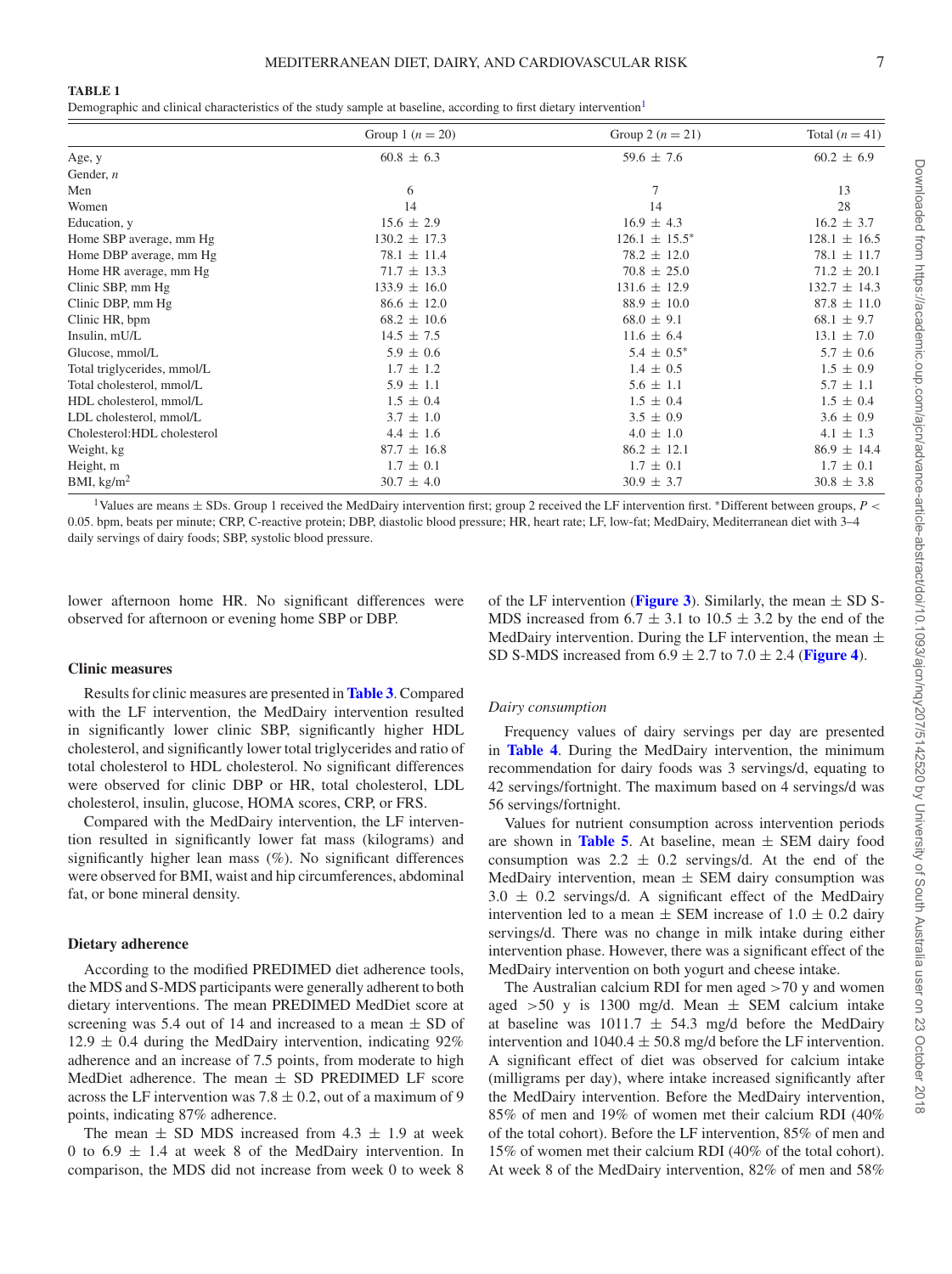<span id="page-7-0"></span>Home blood pressure at weeks 0, 8, 16, and 24, including differences between interventions<sup>1</sup>

|                      |                   |                   |                   |                   | Diet $\times$ Visit | <b>Estimated</b> mean<br>difference between<br>interventions<br>(MedDairy compared |
|----------------------|-------------------|-------------------|-------------------|-------------------|---------------------|------------------------------------------------------------------------------------|
| Variable             | Week 0            | Week 8            | Week 16           | Week 24           | interaction         | with LF $)^2$ (95% CI)                                                             |
| n                    |                   |                   |                   |                   |                     |                                                                                    |
| MedDairy             | 20                | 19                | 19                | 18                |                     |                                                                                    |
| LF                   | 21                | 19                | 19                | 19                |                     |                                                                                    |
| SBP morning, mm Hg   |                   |                   |                   |                   |                     |                                                                                    |
| MedDairy             | $128.97 \pm 1.08$ | $127.51 \pm 1.11$ | $122.88 \pm 1.00$ | $122.00 \pm 0.92$ | $0.01*$             | $-1.59(-2.81, -0.37)$                                                              |
| LF                   | $124.25 \pm 0.95$ | $125.04 \pm 1.07$ | $129.99 \pm 1.23$ | $127.12 \pm 1.18$ |                     |                                                                                    |
| SBP afternoon, mm Hg |                   |                   |                   |                   |                     |                                                                                    |
| MedDairy             | $132.83 \pm 1.19$ | $128.75 \pm 1.11$ | $124.70 \pm 1.08$ | $126.01 \pm 1.03$ | 0.21                | $0.82(-0.46, 2.11)$                                                                |
| $\rm LF$             | $128.06 \pm 1.07$ | $125.04 \pm 1.16$ | $130.31 \pm 1.23$ | $126.08 \pm 1.22$ |                     |                                                                                    |
| SBP evening, mm Hg   |                   |                   |                   |                   |                     |                                                                                    |
| MedDairy             | $128.67 \pm 1.15$ | $128.62 \pm 1.18$ | $126.05 \pm 1.03$ | $124.77 \pm 0.99$ | 0.92                | $0.07(-1.19, 1.33)$                                                                |
| LF                   | $125.89 \pm 0.97$ | $125.63 \pm 1.12$ | $130.08 \pm 1.22$ | $127.26 \pm 1.07$ |                     |                                                                                    |
| SBP average, mm Hg   |                   |                   |                   |                   |                     |                                                                                    |
| MedDairy             | $130.15 \pm 0.66$ | $128.28 \pm 0.65$ | $124.51 \pm 0.60$ | $124.26 \pm 0.57$ | 0.64                | $-0.20(-1.01, 0.62)$                                                               |
| LF                   | $126.05 \pm 0.58$ | $125.24 \pm 0.64$ | $130.12 \pm 0.71$ | $126.85 \pm 0.67$ |                     |                                                                                    |
| DBP morning, mm Hg   |                   |                   |                   |                   |                     |                                                                                    |
| MedDairy             | $78.79 \pm 0.76$  | $78.42 \pm 0.78$  | $77.95 \pm 0.66$  | $77.73 \pm 0.66$  | $0.01*$             | $-0.95(-1.70,-0.21)$                                                               |
| LF                   | $78.25 \pm 0.73$  | $79.58 \pm 0.76$  | $78.52 \pm 0.77$  | $78.74 \pm 0.77$  |                     |                                                                                    |
| DBP afternoon, mm Hg |                   |                   |                   |                   |                     |                                                                                    |
| MedDairy             | $78.68 \pm 0.73$  | $78.18 \pm 0.80$  | $76.97 \pm 0.74$  | $77.88 \pm 0.79$  | 0.38                | $-0.40(-1.29, 0.49)$                                                               |
| LF                   | $79.20 \pm 0.78$  | $78.59 \pm 0.80$  | $77.43 \pm 0.81$  | $76.67 \pm 0.80$  |                     |                                                                                    |
| DBP evening, mm Hg   |                   |                   |                   |                   |                     |                                                                                    |
| MedDairy             | $76.66 \pm 0.76$  | $76.88 \pm 0.82$  | $76.14 \pm 0.71$  | $76.43 \pm 0.74$  | 0.92                | $0.05(-0.98, 0.88)$                                                                |
| LF                   | $76.75 \pm 0.77$  | $77.58 \pm 0.85$  | $77.26 \pm 0.81$  | $75.76 \pm 0.67$  |                     |                                                                                    |
| DBP average, mm Hg   |                   |                   |                   |                   |                     |                                                                                    |
| MedDairy             | $78.05 \pm 0.42$  | $77.83 \pm 0.45$  | $77.04 \pm 0.41$  | $77.36 \pm 0.42$  | 0.10                | $-0.44(-0.96, 0.09)$                                                               |
| LF                   | $78.07 \pm 0.44$  | $78.60 \pm 0.46$  | $76.85 \pm 0.46$  | $77.09 \pm 0.43$  |                     |                                                                                    |
| HR morning, bpm      |                   |                   |                   |                   |                     |                                                                                    |
| MedDairy             | $68.36 \pm 0.75$  | $69.12 \pm 0.86$  | $67.60 \pm 0.69$  | $66.83 \pm 0.74$  | 0.02                | 0.87(0.12, 1.62)                                                                   |
| LF                   | $67.05 \pm 0.65$  | $66.16 \pm 0.62$  | $69.79 \pm 0.75$  | $68.00 \pm 0.77$  |                     |                                                                                    |
| HR afternoon, bpm    |                   |                   |                   |                   |                     |                                                                                    |
| MedDairy             | $74.48 \pm 0.92$  | $71.48 \pm 0.80$  | $72.24 \pm 0.78$  | $71.20 \pm 0.74$  | ${<}0.01*$          | $-1.29(-2.27, -0.32)$                                                              |
| LF                   | $73.10 \pm 0.74$  | $71.53 \pm 0.66$  | $71.50 \pm 0.78$  | $73.00 \pm 0.97$  |                     |                                                                                    |
| HR evening, bpm      |                   |                   |                   |                   |                     |                                                                                    |
| MedDairy             | $72.27 \pm 0.92$  | $69.22 \pm 0.88$  | $70.28 \pm 0.75$  | $69.43 \pm 0.70$  | 0.52                | $-0.30(-1.19, 0.60)$                                                               |
| LF                   | $69.54 \pm 0.66$  | $69.11 \pm 0.69$  | $73.50 \pm 0.82$  | $70.38 \pm 0.93$  |                     |                                                                                    |
| HR average, bpm      |                   |                   |                   |                   |                     |                                                                                    |
| MedDairy             | $71.66 \pm 0.51$  | $69.92 \pm 0.49$  | $70.03 \pm 0.44$  | $69.15 \pm 0.43$  | 0.58                | $-0.16(-0.71, 0.40)$                                                               |
| LF                   | $69.87 \pm 0.41$  | $68.88 \pm 0.39$  | $71.58 \pm 0.46$  | $70.35 \pm 0.52$  |                     |                                                                                    |

<span id="page-7-1"></span><sup>1</sup>Values are observed means  $\pm$  SEMs. Differences between interventions were analyzed by linear mixed-effects models, including fixed-effect terms for Group, Visit, Group × Visit, Period, and Order. <sup>∗</sup>Different between interventions, *P* < 0.02 (adjusted α). bpm, beats per minute; DBP, diastolic blood pressure; HR, heart rate; LF, low-fat; MedDairy, Mediterranean diet with 3–4 daily servings of dairy foods; SBP, systolic blood pressure.

<span id="page-7-2"></span>2Estimated marginal mean difference in change between interventions.

of women met their calcium RDI (66% of the total cohort). At week 8 of the LF intervention, 46% of men and 15% of women met their calcium RDI (24% of the total cohort) (**[Figure 5](#page-14-2)**).

*Other nutrients*

The remaining nutrients are presented in [Table 5.](#page-11-0) The LF diet led to significantly lower energy intake. Compared with the LF intervention, energy from fat, saturated fat, monounsaturated fat, and polyunsaturated fat was significantly higher during the MedDairy diet, whereas energy from carbohydrate was significantly lower. There was no difference between diets for percentage energy from protein or alcohol.

Compared with the LF diet, the MedDairy intervention led to significantly higher intakes of vitamin E, linoleic acid, and α-linolenic acid and a significantly lower intake of folate. No significant differences were observed for cholesterol, dietary fiber, vitamin C, vitamin A,  $\beta$ -carotene, sodium, potassium, iron, or zinc.

The MedDairy intervention led to a significantly higher consumption of nuts and seeds, EVOO, and legumes and a lower consumption of red meat and refined grains. No interactions were observed for fruit, vegetables, or whole grains.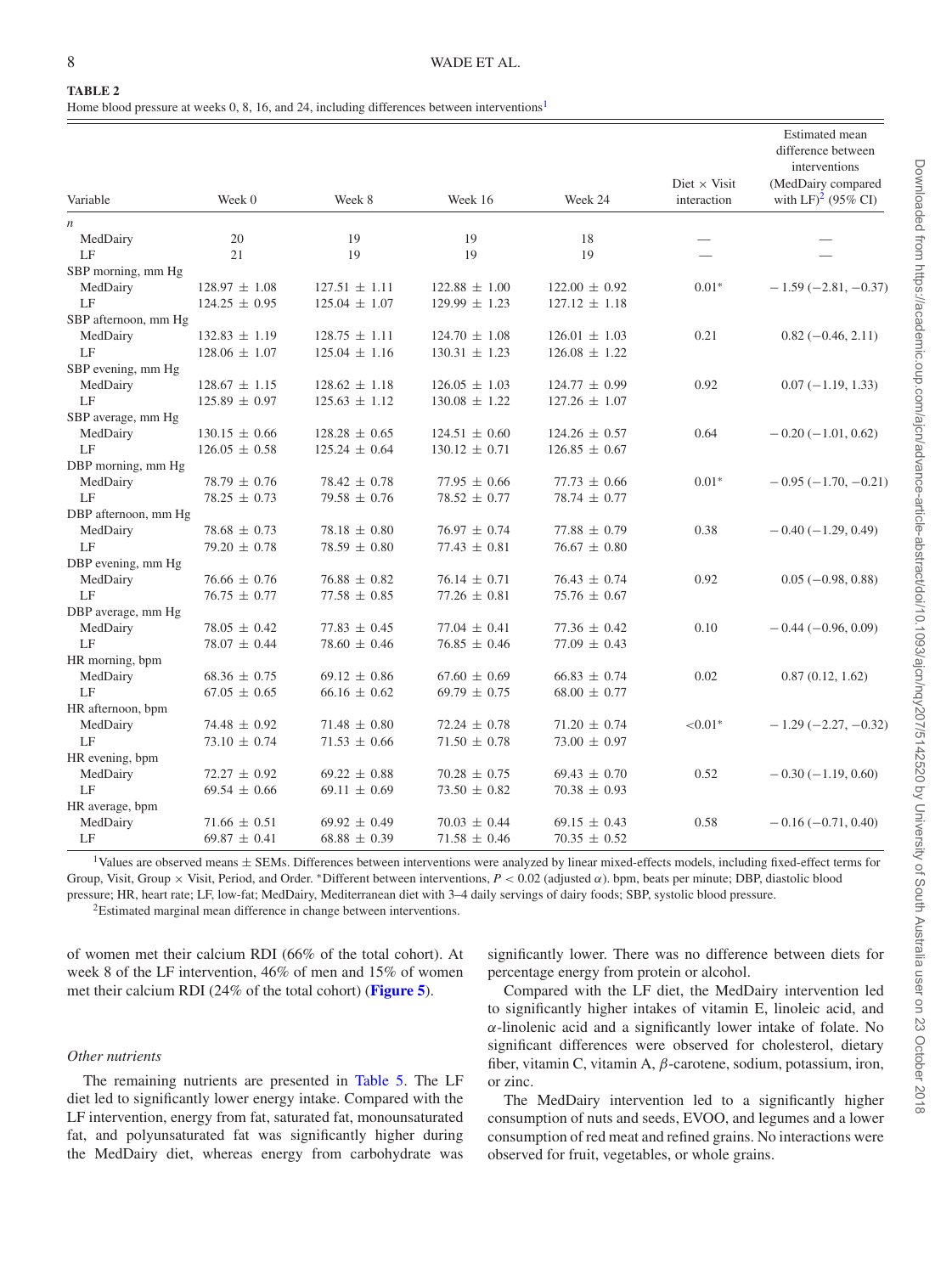<span id="page-8-0"></span>Clinic measures at weeks 0, 8, 16, and 24, including differences between intervention[s1](#page-9-0)

| Variable                        | Week 0            | Week 8            | Week 16                                | Week 24                                | Diet $\times$ Visit<br>interaction | Estimated mean<br>difference between<br>interventions (MedDairy<br>compared with $LF)^2$<br>$(95\% \text{ CI})$ |
|---------------------------------|-------------------|-------------------|----------------------------------------|----------------------------------------|------------------------------------|-----------------------------------------------------------------------------------------------------------------|
| $\,$                            |                   |                   |                                        |                                        |                                    |                                                                                                                 |
| MedDairy                        | 20                | 19                | 19                                     | 18                                     |                                    |                                                                                                                 |
| LF                              | 21                | 19                | 19                                     | 19                                     |                                    |                                                                                                                 |
| SBP clinic, mm Hg               |                   |                   |                                        |                                        |                                    |                                                                                                                 |
| MedDairy<br>LF                  | $133.88 \pm 3.57$ | $126.70 \pm 2.69$ | $131.96 \pm 2.45$<br>$130.87 \pm 3.21$ | $124.64 \pm 3.33$<br>$130.28 \pm 3.35$ | $0.02*$                            | $-3.51(-6.35, -0.68)$                                                                                           |
| DBP clinic, mm Hg               | $131.56 \pm 2.80$ | $127.47 \pm 3.32$ |                                        |                                        |                                    |                                                                                                                 |
| MedDairy                        | $86.57 \pm 2.69$  | $83.21 \pm 2.31$  | $86.85 \pm 1.95$                       | $84.03 \pm 1.98$                       | 0.25                               | $-1.30(-3.54, 0.94)$                                                                                            |
| LF                              | $88.91 \pm 2.18$  | $84.77 \pm 2.29$  | $84.79 \pm 2.61$                       | $84.47 \pm 2.51$                       |                                    |                                                                                                                 |
| HR clinic, bpm                  |                   |                   |                                        |                                        |                                    |                                                                                                                 |
| MedDairy                        | $68.20 \pm 2.36$  | $66.58 \pm 2.12$  | $64.56 \pm 1.75$                       | $63.32 \pm 1.86$                       | 0.86                               | $-0.17(-2.16, 1.83)$                                                                                            |
| LF                              | $68.01 \pm 1.98$  | $63.62 \pm 1.42$  | $67.40 \pm 2.52$                       | $66.42 \pm 2.89$                       |                                    |                                                                                                                 |
| Insulin (log),2 mU/L            |                   |                   |                                        |                                        |                                    |                                                                                                                 |
| MedDairy                        | $1.11 \pm 0.05$   | $1.02 \pm 0.05$   | $1.02 \pm 0.05$                        | $1.01 \pm 0.05$                        | 0.66                               | $0.01(-0.04, 0.06)$                                                                                             |
| LF                              | $1.01 \pm 0.05$   | $0.98 \pm 0.05$   | $1.09 \pm 0.05$                        | $1.03 \pm 0.05$                        |                                    |                                                                                                                 |
| Glucose, mmol/L                 |                   |                   |                                        |                                        |                                    |                                                                                                                 |
| MedDairy                        | $5.90 \pm 0.13$   | $5.83 \pm 0.12$   | $5.40 \pm 0.12$                        | $5.43 \pm 0.15$                        | 0.38                               | $0.06(-0.07, 0.18)$                                                                                             |
| LF                              | $5.45 \pm 0.10$   | $5.35 \pm 0.11$   | $5.64 \pm 0.14$                        | $5.76 \pm 0.11$                        |                                    |                                                                                                                 |
| HOMA-S, $%$                     |                   |                   |                                        |                                        |                                    |                                                                                                                 |
| MedDairy                        | $103.71 \pm 7.82$ | $91.48 \pm 5.78$  | $106.34 \pm 7.71$                      | $102.52 \pm 5.15$                      | 0.92                               | $-0.40(-7.80, 7.00)$                                                                                            |
| LF                              | $102.42 \pm 7.33$ | $99.41 \pm 5.51$  | $108.82 \pm 7.18$                      | $95.07 \pm 6.44$                       |                                    |                                                                                                                 |
| HOMA-B $(log)$ , $2%$           |                   |                   |                                        |                                        |                                    |                                                                                                                 |
| MedDairy                        | $1.77 \pm 0.05$   | $1.85 \pm 0.05$   | $1.86 \pm 0.05$                        | $1.87 \pm 0.05$                        | 0.63                               | $-0.01(-0.06, 0.04)$                                                                                            |
| LF                              | $1.87 \pm 0.05$   | $1.90 \pm 0.05$   | $1.79 \pm 0.05$                        | $1.85 \pm 0.06$                        |                                    |                                                                                                                 |
| HOMA-IR $(\log)^2$<br>MedDairy  | $0.23 \pm 0.05$   | $0.15 \pm 0.05$   | $0.14 \pm 0.05$                        | $0.13 \pm 0.05$                        | 0.73                               | $0.01(-0.04, 0.06)$                                                                                             |
| LF                              | $0.13 \pm 0.05$   | $0.10 \pm 0.05$   | $0.21 \pm 0.05$                        | $0.15 \pm 0.06$                        |                                    |                                                                                                                 |
| $CRP$ (log), $2$ mg/L           |                   |                   |                                        |                                        |                                    |                                                                                                                 |
| MedDairy                        | $0.17 \pm 0.09$   | $0.14 \pm 0.10$   | $0.30 \pm 0.08$                        | $0.25 \pm 0.10$                        | 0.98                               | $-0.001(-0.07, 0.07)$                                                                                           |
| LF                              | $0.31 \pm 0.06$   | $0.26 \pm 0.08$   | $0.23 \pm 0.09$                        | $0.13 \pm 0.09$                        |                                    |                                                                                                                 |
| Total TGs (log),2 mmol/L        |                   |                   |                                        |                                        |                                    |                                                                                                                 |
| MedDairy                        | $0.13 \pm 0.04$   | $0.07 \pm 0.04$   | $0.12 \pm 0.04$                        | $0.08 \pm 0.04$                        | ${<}0.01**$                        | $-0.05(-0.08,-0.01)$                                                                                            |
| LF                              | $0.12 \pm 0.03$   | $0.11 \pm 0.03$   | $0.13 \pm 0.05$                        | $0.13 \pm 0.04$                        |                                    |                                                                                                                 |
| Total cholesterol, mmol/L       |                   |                   |                                        |                                        |                                    |                                                                                                                 |
| MedDairy                        | $5.86 \pm 0.26$   | $5.31 \pm 0.21$   | $5.60 \pm 0.26$                        | $5.46 \pm 0.25$                        | 0.35                               | $-0.09(-0.27, 0.10)$                                                                                            |
| LF                              | $5.55 \pm 0.23$   | $5.38 \pm 0.26$   | $5.95 \pm 0.23$                        | $5.56 \pm 0.20$                        |                                    |                                                                                                                 |
| HDL cholesterol (log),2 mmol/L  |                   |                   |                                        |                                        |                                    |                                                                                                                 |
| MedDairy                        | $0.14 \pm 0.03$   | $0.14 \pm 0.02$   | $0.15 \pm 0.03$                        | $0.16 \pm 0.03$                        | ${<}0.01**$                        | 0.04(0.01, 0.06)                                                                                                |
| LF                              | $0.15 \pm 0.03$   | $0.12 \pm 0.03$   | $0.13 \pm 0.03$                        | $0.11 \pm 0.02$                        |                                    |                                                                                                                 |
| LDL cholesterol, mmol/L         |                   |                   |                                        |                                        |                                    |                                                                                                                 |
| MedDairy<br>LF                  | $3.66 \pm 0.19$   | $3.32 \pm 0.19$   | $3.46 \pm 0.24$                        | $3.38 \pm 0.20$                        | 0.12                               | $-0.13(-0.30, 0.03)$                                                                                            |
| Cholesterol:HDL cholesterol     | $3.45 \pm 0.19$   | $3.37 \pm 0.21$   | $3.86 \pm 0.22$                        | $3.57 \pm 0.18$                        |                                    |                                                                                                                 |
| MedDairy                        | $4.06 \pm 0.21$   | $3.86 \pm 0.20$   | $4.04 \pm 0.30$                        | $3.87 \pm 0.25$                        | ${<}0.001**$                       | $-0.38(-0.58, -0.18)$                                                                                           |
| LF                              | $3.95 \pm 0.22$   | $4.06 \pm 0.22$   | $4.51 \pm 0.31$                        | $4.38 \pm 0.27$                        |                                    |                                                                                                                 |
| Weight $(\log)$ , $2 \log$      |                   |                   |                                        |                                        |                                    |                                                                                                                 |
| MedDairy                        | $1.94 \pm 0.02$   | $1.93 \pm 0.02$   | $1.92 \pm 0.01$                        | $1.92 \pm 0.02$                        | 0.04                               | 0.004(0.001, 0.008)                                                                                             |
| LF                              | $1.93 \pm 0.01$   | $1.91 \pm 0.01$   | $1.93 \pm 0.02$                        | $1.93 \pm 0.02$                        |                                    |                                                                                                                 |
| BMI (sqrt), $2 \text{ kg/m}^2$  |                   |                   |                                        |                                        |                                    |                                                                                                                 |
| MedDairy                        | $5.53 \pm 0.08$   | $5.48 \pm 0.08$   | $5.48 \pm 0.07$                        | $5.45 \pm 0.06$                        | 0.14                               | $0.03(-0.01, 0.06)$                                                                                             |
| LF                              | $5.55 \pm 0.07$   | $5.42 \pm 0.06$   | $5.51 \pm 0.08$                        | $5.46 \pm 0.08$                        |                                    |                                                                                                                 |
| Waist circumference (sqrt),2 cm |                   |                   |                                        |                                        |                                    |                                                                                                                 |
| MedDairy                        | $10.00 \pm 0.14$  | $9.91 \pm 0.15$   | $9.74 \pm 0.12$                        | $9.72 \pm 0.13$                        | 0.70                               | $0.01 (-0.03, 0.05)$                                                                                            |
| LF                              | $9.90\,\pm\,0.11$ | $9.72 \pm 0.12$   | $9.95 \pm 0.16$                        | $9.88 \pm 0.15$                        |                                    |                                                                                                                 |

(*Continued*)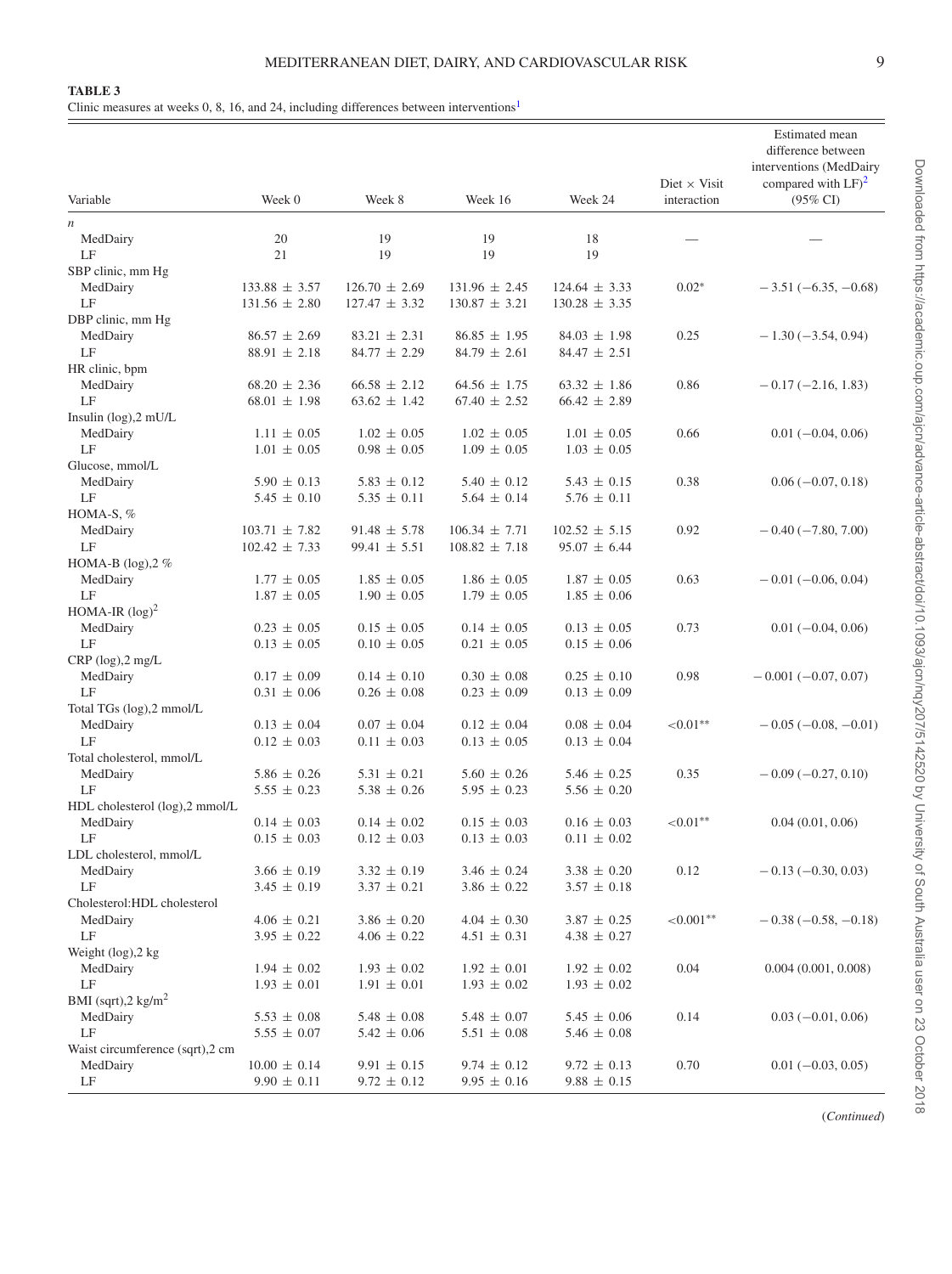#### 10 WADE ET AL.

# **TABLE 3**

| (Continued) |
|-------------|
|             |

| Variable                      | Week 0           | Week 8           | Week 16          | Week 24          | Diet $\times$ Visit<br>interaction | <b>Estimated</b> mean<br>difference between<br>interventions (MedDairy<br>compared with $LF)^2$<br>$(95\% \text{ CI})$ |
|-------------------------------|------------------|------------------|------------------|------------------|------------------------------------|------------------------------------------------------------------------------------------------------------------------|
| Hip circumference (sqrt),2 cm |                  |                  |                  |                  |                                    |                                                                                                                        |
| MedDairy                      | $10.52 \pm 0.11$ | $10.49 \pm 0.10$ | $10.31 \pm 0.08$ | $10.33 \pm 0.09$ | 0.21                               | $0.02 (-0.01, 0.05)$                                                                                                   |
| $\rm LF$                      | $10.48 \pm 0.08$ | $10.33 \pm 0.07$ | $10.48 \pm 0.10$ | $10.46 \pm 0.10$ |                                    |                                                                                                                        |
| Fat mass, %                   |                  |                  |                  |                  |                                    |                                                                                                                        |
| MedDairy                      | $39.87 \pm 1.69$ | $40.18 \pm 1.66$ | $38.96 \pm 1.78$ | $39.38 \pm 1.92$ | 0.01                               | 0.51(0.12, 0.91)                                                                                                       |
| LE                            | $41.57 \pm 1.67$ | $39.57 \pm 1.79$ | $39.95 \pm 1.65$ | $39.12 \pm 1.63$ |                                    |                                                                                                                        |
| Lean mass, %                  |                  |                  |                  |                  |                                    |                                                                                                                        |
| MedDairy                      | $60.12 \pm 1.69$ | $59.82 \pm 1.66$ | $61.03 \pm 1.78$ | $60.40 \pm 1.91$ | ${<}0.01***$                       | $-0.62(-1.03,-0.21)$                                                                                                   |
| LF                            | $58.43 \pm 1.67$ | $60.43 \pm 1.79$ | $60.05 \pm 1.65$ | $60.88 \pm 1.63$ |                                    |                                                                                                                        |
| Fat mass, kg                  |                  |                  |                  |                  |                                    |                                                                                                                        |
| MedDairy                      | $34.64 \pm 2.22$ | $34.36 \pm 2.26$ | $32.59 \pm 1.83$ | $32.83 \pm 1.97$ | ${<}0.01***$                       | 0.69(0.20, 1.17)                                                                                                       |
| LF                            | $35.82 \pm 1.83$ | $32.70 \pm 1.78$ | $34.44 \pm 2.24$ | $33.27 \pm 2.23$ |                                    |                                                                                                                        |
| Lean mass $(\log)$ , $2 \log$ |                  |                  |                  |                  |                                    |                                                                                                                        |
| MedDairy                      | $1.71 \pm 0.02$  | $1.70 \pm 0.02$  | $1.70 \pm 0.02$  | $1.70 \pm 0.02$  | 0.77                               | $-0.001(-0.004, 0.003)$                                                                                                |
| LF                            | $1.70 \pm 0.02$  | $1.69 \pm 0.02$  | $1.70 \pm 0.02$  | $1.70 \pm 0.02$  |                                    |                                                                                                                        |
| Abdominal fat (log), 2 kg     |                  |                  |                  |                  |                                    |                                                                                                                        |
| MedDairy                      | $3.52 \pm 0.03$  | $3.50 \pm 0.03$  | $3.48 \pm 0.03$  | $3.48 \pm 0.02$  | 0.01                               | 0.02(0.004, 0.03)                                                                                                      |
| LF                            | $3.54 \pm 0.02$  | $3.48 \pm 0.02$  | $3.52 \pm 0.04$  | $3.48 \pm 0.04$  |                                    |                                                                                                                        |
| BMD, $g/cm^3$                 |                  |                  |                  |                  |                                    |                                                                                                                        |
| MedDairy                      | $1.22 \pm 0.03$  | $1.22 \pm 0.03$  | $1.23 \pm 0.02$  | $1.22 \pm 0.02$  | 0.12                               | $-0.009(-0.019, 0.002)$                                                                                                |
| LF                            | $1.23 \pm 0.02$  | $1.22 \pm 0.02$  | $1.22 \pm 0.03$  | $1.23 \pm 0.03$  |                                    |                                                                                                                        |
| BMD, z score                  |                  |                  |                  |                  |                                    |                                                                                                                        |
| MedDairy                      | $1.03 \pm 0.24$  | $1.09 \pm 0.22$  | $0.87 \pm 0.32$  | $0.83 \pm 0.32$  | 0.89                               | $0.001 (-0.13, 0.13)$                                                                                                  |
| LF                            | $0.69 \pm 0.31$  | $0.82 \pm 0.32$  | $0.99 \pm 0.29$  | $1.10 \pm 0.23$  |                                    |                                                                                                                        |
| <b>FRS</b>                    |                  |                  |                  |                  |                                    |                                                                                                                        |
| MedDairy                      | $11.30 \pm 0.55$ | $11.11 \pm 0.60$ | $10.63 \pm 0.54$ | $10.44 \pm 0.58$ | 0.73                               | $0.07(-0.33, 0.47)$                                                                                                    |
| LF                            | $10.44 \pm 0.49$ | $10.47 \pm 0.54$ | $11.32 \pm 0.58$ | $10.84 \pm 0.50$ |                                    |                                                                                                                        |
| FRS risk, %                   |                  |                  |                  |                  |                                    |                                                                                                                        |
| MedDairy                      | $0.94 \pm 0.05$  | $0.92 \pm 0.05$  | $0.91 \pm 0.05$  | $0.90 \pm 0.06$  | 0.72                               | $0.01 (-0.02, 0.03)$                                                                                                   |
| LF                            | $0.88 \pm 0.05$  | $0.89 \pm 0.05$  | $0.93 \pm 0.05$  | $0.90 \pm 0.05$  |                                    |                                                                                                                        |
|                               |                  |                  |                  |                  |                                    |                                                                                                                        |

<span id="page-9-0"></span>1Values are observed means <sup>±</sup> SEMs. Differences between interventions were analyzed by linear mixed-effects models, including fixed-effect terms for Group, Visit, Group × Visit, Period, and Order. \*,\*\*,\*\*\*Different between interventions: \*P < 0.05, \*\*P < 0.01 (adjusted α), \*\*\*P < 0.006 (adjusted α). BMD, bone mineral density; CRP, C-reactive protein; DBP, diastolic blood pressure; FRS, Framingham Risk Score; HOMA-B, homeostasis model assessment—β cell function; HOMA-S, homeostasis model assessment–insulin sensitivity; HR, heart rate; LF, low-fat; log, log10-transformed values presented; MedDairy, Mediterranean diet with 3–4 daily servings of dairy foods; SBP, systolic blood pressure; sqrt, square root–transformed values presented; TG, triglyceride.

<span id="page-9-1"></span>2Estimated marginal mean difference in change between interventions.

#### **DISCUSSION**

Before the MedDiet can be recommended at a population level, it is necessary to ensure that it meets Western dietary guidelines for essential nutrients. Current Australian Nutrient Reference Values for calcium suggest an RDI of 1300 mg/d for women aged  $\geq 50$  y and men aged  $\geq 70$  y [\(37\)](#page-15-24). However, previous studies indicate that a traditional MedDiet may not meet these recommendations [\(1](#page-14-0)[, 3\).](#page-15-0)We have therefore conducted a randomized controlled trial to examine the effects of modifying a traditional MedDiet to meet the calcium needs of an Australian population. Our findings suggest that the MedDairy intervention is capable of improving cardiovascular health in a population at risk of CVD.

During the MedDairy intervention, participants consumed a mean of 1284 mg Ca/d, with two-thirds of participants meeting their RDI specific to age and gender. In comparison, dairy food and calcium intake decreased during the LF control intervention, and only 24% of participants met their calcium RDI. This was likely the result of efforts to reduce total fat intake. The Australian Guide to Healthy Eating informed recommendations for daily dairy servings during the MedDairy intervention. The guide suggests that men consume 2.5 servings of dairy foods/d until the age of 70 y and 3.5 servings/d thereafter. Women are recommended to consume 2.5 servings/d until the age of 50 y and 4 servings/d thereafter. While adhering to the MedDairy diet, participants consumed a mean of 3 servings of dairy products/d. Approximately 1 serving of dairy provides 300 mg Ca. Therefore ∼900 mg Ca was provided by dairy foods and the remaining 384 mg was provided by other sources (such as nuts, leafy green vegetables, and fish). These data suggest that 3 servings of dairy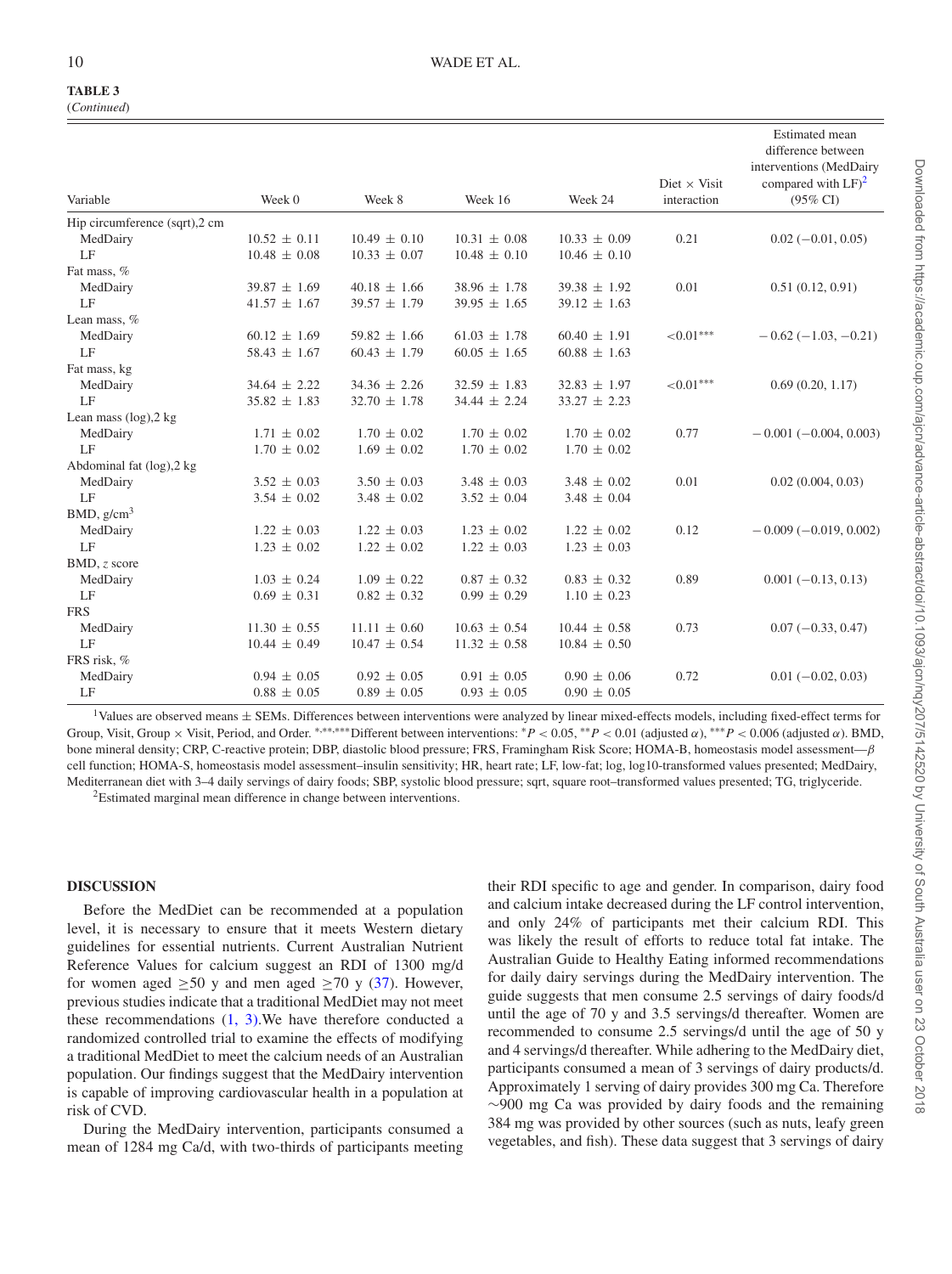<span id="page-10-0"></span>

**FIGURE 3** Adherence to Mediterranean diet before and during the MedDairy and LF interventions according to the MDS of Trichopoulou et al. [\(7\)](#page-15-21). Values are means  $\pm$  SDs out of a possible total of 9. LF, low-fat; MDS, Mediterranean Diet Score; MedDairy, Mediterranean diet with 3–4 daily servings of dairy foods.

consumed within a MedDiet bring calcium intake closer to the RDI for older Australians.

According to the 14-item questionnaire, adherence to the MedDiet increased during the MedDairy phase, from 5.4 points to 12.9 points. To account for cultural differences in dietary habits, the scoring scheme of the current study was adjusted for an Australian population. For example, consumption of 3– 4 tablespoons of EVOO/d was necessary to score 1 point on the original questionnaire but was deemed unrealistic for an Australian sample [\(34\)](#page-15-20). This criterion was therefore reduced to 1 tablespoon/d. It is possible that such modifications influenced the results of the current study. For example, EVOO is considered to be a beneficial bioactive ingredient of the MedDiet. By reducing

<span id="page-10-1"></span>

**FIGURE 4** Adherence to Mediterranean diet before and during Med-Dairy and LF interventions, according to the S-MDS of Sofi et al. [\(35\)](#page-15-22). Values are means  $\pm$  SDs out of a possible total of 18. LF, low-fat; MedDairy, Mediterranean diet with 3–4 daily servings of dairy foods; S-MDS, Sofi MedDiet Score.

#### <span id="page-10-2"></span>**TABLE 4**

Frequency of dairy servings per day at week 8 of the MedDairy  $(n = 35)$ and LF  $(n = 37)$  interventions, according to weighed food records<sup>[1](#page-10-3)</sup>

| Servings of dairy per<br>day | MedDairy week 8,<br>$n(\%)$ | LF week 8,<br>$n(\%)$ |  |
|------------------------------|-----------------------------|-----------------------|--|
| <1                           | 1(2.9)                      | 6(16.2)               |  |
| $\geq$ 1 to $<$ 2            | 3(8.6)                      | 14(37.8)              |  |
| $>2$ to $<3$                 | 13(37.1)                    | 10(27.0)              |  |
| $>3$ to $<4$                 | 13(37.1)                    | 6(16.2)               |  |
| $\geq 4$                     | 5(14.3)                     | 1(2.7)                |  |

<span id="page-10-3"></span>1LF, low-fat; MedDairy, Mediterranean diet with 3–4 daily servings of dairy foods.

the required daily intake, potential benefits of EVOO may have been mitigated.

A significant effect was observed for morning readings of our primary outcome, home SBP. This finding is consistent with recent MedDiet and dairy literature [\(3,](#page-15-0) [5,](#page-15-4) [6,](#page-15-25) [38,](#page-15-26) [39\)](#page-15-27). The effect of diet did not reach statistical significance for afternoon and evening readings. In comparison to the current study, the MedLey study found a significant effect of the MedDiet on total BP [\(3\)](#page-15-0), driven by an effect on morning and afternoon home BP. Although the addition of dairy may have reduced effects on BP, it is possible that our failure to capture a significant change in afternoon and evening SBP was due to our comparatively short intervention duration and limited sample size.

Our analyses also indicate a significant effect of the MedDairy intervention on clinic SBP. Clinic SBP was taken between 0800 and 0930, supporting the effect of the diet on morning home SBP. Due to the characteristics of a clinical environment, clinic BP measurement can induce a reactionary stress response. As a result, clinic BP is often overestimated and may be less reliable than home BP [\(40,](#page-15-28) [41\)](#page-15-29). In the current study, clinic SBP readings were markedly higher than home SBP readings at the baseline of each dietary intervention and at week 8 of the LF intervention (mean difference: 5 mm Hg). However, at week 8 of the MedDairy intervention, clinic and home SBP were within 1.3 mm Hg. This may indicate a true reduction in BP or BP reactivity.

A significant effect of diet was observed for afternoon HR, which decreased by 1.9 beats/min after the MedDairy intervention and increased by 1.4 beats/min after the LF intervention. The decrease in afternoon readings after the MedDairy intervention is consistent with previous cross-sectional and longitudinal studies associating the MedDiet with lower HR [\(42\)](#page-16-1). Because elevated HR is an established predictor of cardiovascular mortality [\(43\)](#page-16-2), the effect of the MedDairy intervention on afternoon HR is clinically relevant.

Significant effects of the MedDairy intervention were also observed for variables of blood lipids, including total triglycerides, HDL cholesterol, and the ratio of total cholesterol to HDL cholesterol. Previous investigations of the MedDiet have reported similar improvements in lipid profiles  $(4, 5)$  $(4, 5)$  $(4, 5)$ . Furthermore, a recent review of the effects of dairy foods on LDLcholesterol concentrations indicates a positive benefit of milk and cheese. Our results support these findings and indicate that dairy consumed within a MedDiet pattern can lead to positive effects on lipid profiles, even over a short intervention period.

The current study did not observe significant effects of diet for glucose, insulin, or indicators of insulin resistance (HOMA-IR),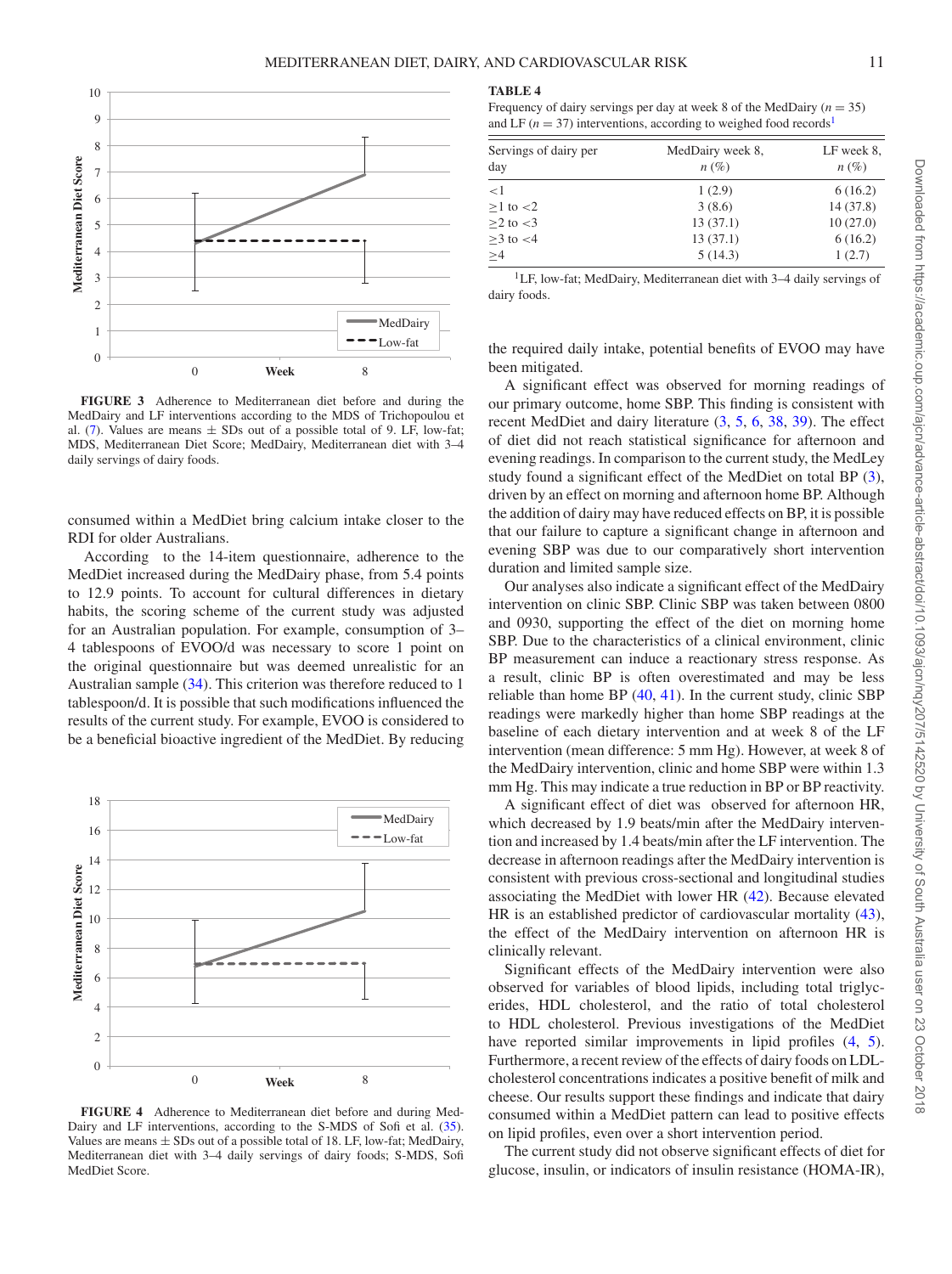<span id="page-11-0"></span>Nutrient intakes at weeks 0, 8, 16, and 24, including differences between interventions<sup>1</sup>

|                                       |                                          |                                          |                                          | Week 24                                  | Diet $\times$ Visit | Estimated mean<br>difference between<br>interventions (MedDairy<br>compared with $LF)^2$ |
|---------------------------------------|------------------------------------------|------------------------------------------|------------------------------------------|------------------------------------------|---------------------|------------------------------------------------------------------------------------------|
| Variable                              | Week 0                                   | Week 8                                   | Week 16                                  |                                          | Interaction         | (95% CI)                                                                                 |
| $\boldsymbol{n}$<br>MedDairy          | 20                                       | 19                                       | 19                                       | 18                                       |                     |                                                                                          |
| LF                                    | 21                                       | 19                                       | 19                                       | 19                                       |                     |                                                                                          |
| Intake per day                        |                                          |                                          |                                          |                                          |                     |                                                                                          |
| Energy, MJ                            |                                          |                                          |                                          |                                          |                     |                                                                                          |
| MedDairy                              | $10.16 \pm 0.51$                         | $8.95 \pm 0.35$                          | $8.98 \pm 0.41$                          | $8.90 \pm 0.57$                          | $0.01*$             | 0.77(0.16, 1.38)                                                                         |
| LF                                    | $9.03 \pm 0.26$                          | $8.03 \pm 0.47$                          | $9.63 \pm 0.57$                          | $8.26 \pm 0.46$                          |                     |                                                                                          |
| % en from protein                     |                                          |                                          |                                          |                                          |                     |                                                                                          |
| MedDairy                              | $17.87 \pm 0.69$                         | $19.26 \pm 0.71$                         | $18.20 \pm 0.92$                         | $20.43 \pm 1.29$                         | 0.30                | $-0.81(-2.35, 0.73)$                                                                     |
| LF                                    | $18.61 \pm 0.87$                         | $20.32 \pm 1.11$                         | $18.36 \pm 0.96$                         | $21.02 \pm 0.92$                         |                     |                                                                                          |
| % en from total fat                   |                                          |                                          |                                          |                                          |                     |                                                                                          |
| MedDairy                              | $37.49 \pm 1.79$                         | $39.55 \pm 1.37$                         | $32.47 \pm 1.58$                         | $34.05 \pm 1.86$                         | $<0.001***$         | 9.60(6.58, 12.62)                                                                        |
| LF                                    | $34.49 \pm 1.05$                         | $27.06 \pm 1.75$                         | $35.27 \pm 1.82$                         | $27.43 \pm 1.85$                         |                     |                                                                                          |
| % en from SFAs                        |                                          |                                          |                                          |                                          |                     |                                                                                          |
| MedDairy                              | $12.86 \pm 0.70$                         | $11.06 \pm 0.48$                         | $11.18 \pm 0.90$                         | $11.15 \pm 0.37$                         | 0.01                | 1.62(0.35, 2.88)                                                                         |
| LF                                    | $12.03 \pm 0.59$                         | $9.50 \pm 0.84$                          | $13.20 \pm 0.96$                         | $9.49 \pm 0.77$                          |                     |                                                                                          |
| % en from MUFAs                       |                                          |                                          |                                          |                                          |                     |                                                                                          |
| MedDairy                              | $15.01 \pm 1.04$                         | $18.71 \pm 1.07$                         | $13.29 \pm 0.93$                         | $15.00 \pm 1.38$                         | $<0.001**$          | 6.66(4.91, 8.41)                                                                         |
| LF                                    | $13.82 \pm 0.54$                         | $10.38 \pm 0.82$                         | $13.81 \pm 0.81$                         | $10.04 \pm 0.67$                         |                     |                                                                                          |
| % en from PUFAs                       |                                          |                                          |                                          |                                          |                     |                                                                                          |
| MedDairy                              | $5.86 \pm 0.47$                          | $6.66 \pm 0.52$                          | $5.22 \pm 0.37$                          | $5.20 \pm 0.36$                          | ${<}0.001**$        | 1.45(0.72, 2.18)                                                                         |
| LF                                    | $5.61 \pm 0.30$                          | $4.50 \pm 0.32$                          | $5.19 \pm 0.39$                          | 4.46 $\pm$ 0.29                          |                     |                                                                                          |
| MUFAs:SFAs (log)                      |                                          |                                          |                                          |                                          |                     |                                                                                          |
| MedDairy                              | $0.06 \pm 0.04$                          | $0.22 \pm 0.03$                          | $0.06 \pm 0.04$                          | $0.14 \pm 0.03$                          | $<0.001**$          | 0.14(0.09, 0.20)                                                                         |
| LF                                    | $0.06 \pm 0.02$                          | $0.04 \pm 0.03$                          | $0.03 \pm 0.03$                          | $0.03 \pm 0.03$                          |                     |                                                                                          |
| % en from CHO                         |                                          | $32.48 \pm 1.17$                         | $39.17 \pm 2.12$                         | $35.35 \pm 2.13$                         | ${<}0.001***$       |                                                                                          |
| MedDairy<br>LF                        | $36.45 \pm 2.33$<br>$37.57 \pm 1.63$     | $42.44 \pm 1.65$                         | $38.91 \pm 2.34$                         | $41.94 \pm 1.89$                         |                     | $-8.46(-11.60, -5.32)$                                                                   |
| % en from alcohol (sqrt)              |                                          |                                          |                                          |                                          |                     |                                                                                          |
| MedDairy                              | $4.58 \pm 1.14$                          | $4.28 \pm 0.89$                          | $5.31 \pm 1.40$                          | $5.25 \pm 1.33$                          | 0.66                | $-0.60$ ( $-2.16, 0.96$ )                                                                |
| LF                                    | $5.65 \pm 1.45$                          | $6.16 \pm 1.43$                          | $3.64 \pm 1.06$                          | $4.81 \pm 1.35$                          |                     |                                                                                          |
| Cholesterol, mg/MJ                    |                                          |                                          |                                          |                                          |                     |                                                                                          |
| MedDairy                              | $39.41 \pm 3.00$                         | $30.87 \pm 3.80$                         | $32.97 \pm 3.26$                         | $33.90 \pm 3.28$                         | 0.20                | $-3.98(-10.12, 2.15)$                                                                    |
| LF                                    | $38.45 \pm 3.63$                         | $35.12 \pm 3.14$                         | $37.29 \pm 3.94$                         | $37.51 \pm 4.69$                         |                     |                                                                                          |
| Fiber, g/MJ                           |                                          |                                          |                                          |                                          |                     |                                                                                          |
| MedDairy                              | $2.76 \pm 0.16$                          | $3.45 \pm 0.19$                          | $2.86 \pm 0.24$                          | $3.21 \pm 0.19$                          | 0.33                | $-0.15(-0.45, 0.15)$                                                                     |
| LF                                    | $2.95 \pm 0.23$                          | $3.22 \pm 0.18$                          | $2.80 \pm 0.20$                          | $3.72 \pm 0.30$                          |                     |                                                                                          |
| Vitamin C (log), mg/MJ                |                                          |                                          |                                          |                                          |                     |                                                                                          |
| MedDairy                              | $1.01 \pm 0.06$                          | $1.19 \pm 0.05$                          | $1.02 \pm 0.07$                          | $1.14 \pm 0.06$                          | 0.88                | $0.01 (-0.02, 0.11)$                                                                     |
| LF                                    | $1.02 \pm 0.06$                          | $1.15 \pm 0.06$                          | $0.99 \pm 0.08$                          | $1.17 \pm 0.06$                          |                     |                                                                                          |
| Vitamin E (log), mg/MJ                |                                          |                                          |                                          |                                          |                     |                                                                                          |
| MedDairy                              | $0.19 \pm 0.04$                          | $0.30 \pm 0.04$                          | $0.17 \pm 0.04$                          | $0.23 \pm 0.03$                          | ${<}0.001***$       | 0.15(0.09, 0.22)                                                                         |
| LF                                    | $0.17 \pm 0.03$                          | $0.11 \pm 0.04$                          | $0.13 \pm 0.04$                          | $0.11 \pm 0.03$                          |                     |                                                                                          |
| Total vitamin A equiv. (log), μg/MJ   |                                          |                                          |                                          |                                          |                     |                                                                                          |
| MedDairy                              | $1.91 \pm 0.05$                          | $2.01 \pm 0.07$                          | $1.92 \pm 0.06$                          | $2.06 \pm 0.04$                          | 0.77                | $-0.02(-0.11, 0.07)$                                                                     |
| LF                                    | $2.02 \pm 0.05$                          | $2.06 \pm 0.05$                          | $1.97 \pm 0.04$                          | $2.05 \pm 0.06$                          |                     |                                                                                          |
| Total folate (log), µg/MJ             |                                          |                                          |                                          |                                          |                     |                                                                                          |
| MedDairy                              | $1.74 \pm 0.04$                          | $1.75 \pm 0.03$                          | $1.77 \pm 0.03$                          | $1.78 \pm 0.03$                          | ${<}0.01***$        | $-0.07(-0.11,-0.02)$                                                                     |
| LF                                    | $1.74 \pm 0.02$                          | $1.85 \pm 0.03$                          | $1.73 \pm 0.03$                          | $1.81 \pm 0.02$                          |                     |                                                                                          |
| $\beta$ -Carotene equiv. (log), µg/MJ |                                          |                                          |                                          |                                          |                     |                                                                                          |
| MedDairy                              | $2.47 \pm 0.07$                          | $2.64 \pm 0.09$                          | $2.44 \pm 0.10$                          | $2.68 \pm 0.05$                          | 0.60                | $-0.04(-0.16, 0.09)$                                                                     |
| LF                                    | $2.64 \pm 0.06$                          | $2.71 \pm 0.06$                          | $2.53 \pm 0.06$                          | $2.69 \pm 0.07$                          |                     |                                                                                          |
| Sodium, mg/MJ                         |                                          |                                          |                                          |                                          |                     |                                                                                          |
| MedDairy<br>LF                        | $280.85 \pm 17.52$<br>$305.37 \pm 21.10$ | $228.53 \pm 16.61$<br>$310.96 \pm 16.72$ | $286.58 \pm 11.77$<br>$265.90 \pm 16.22$ | $285.49 \pm 15.27$<br>$252.63 \pm 14.44$ | 0.09                | $-25.00(-54.09, 4.11)$                                                                   |

(*Continued*)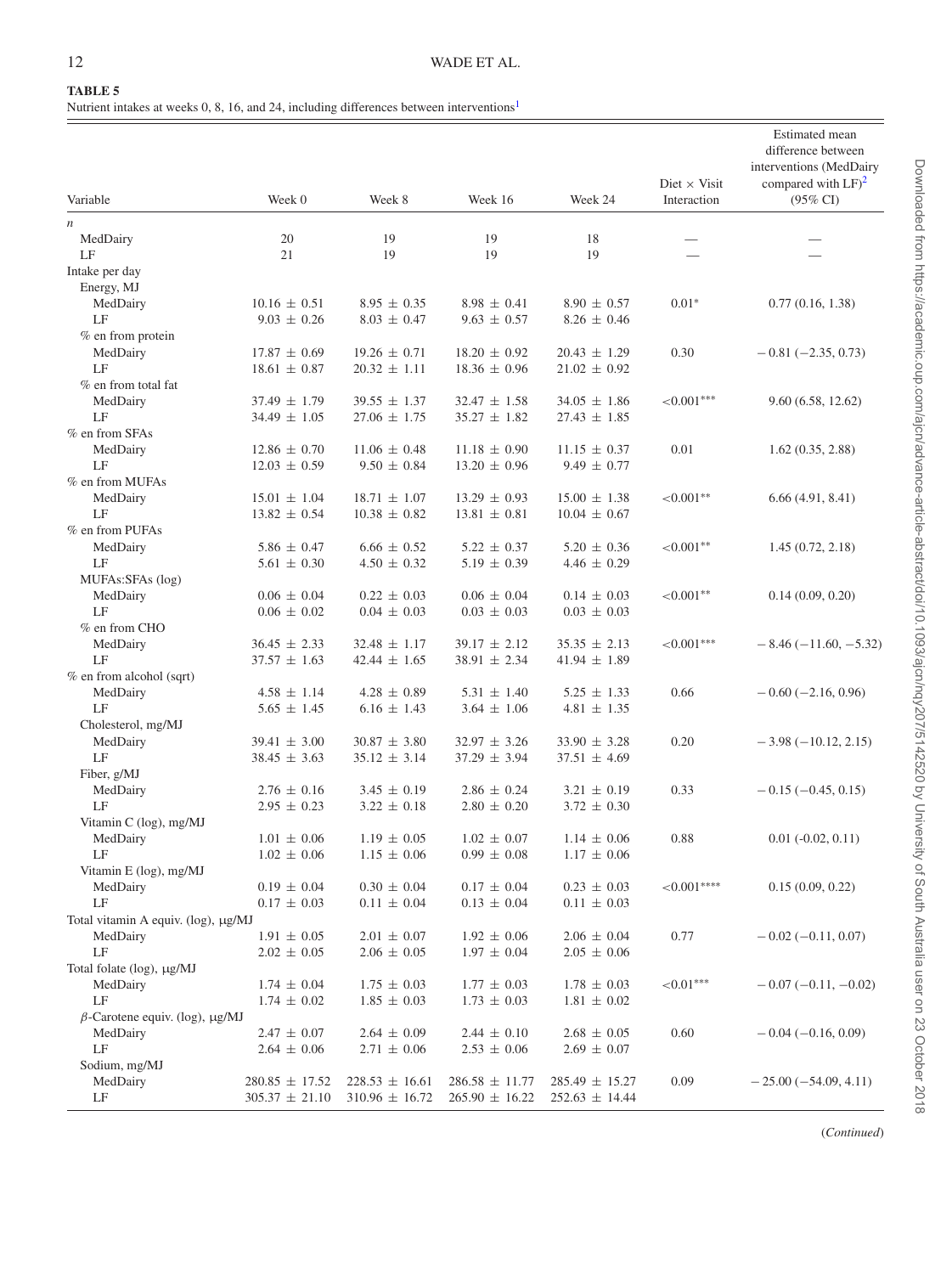(*Continued*)

| Variable                             | Week 0                               | Week 8             | Week 16            | Week 24                            | Diet $\times$ Visit<br>Interaction | <b>Estimated</b> mean<br>difference between<br>interventions (MedDairy<br>compared with $LF)^2$<br>$(95\% \text{ CI})$ |
|--------------------------------------|--------------------------------------|--------------------|--------------------|------------------------------------|------------------------------------|------------------------------------------------------------------------------------------------------------------------|
| Potassium, mg/MJ                     |                                      |                    |                    |                                    |                                    |                                                                                                                        |
| MedDairy                             | $373.22 \pm 16.48$                   | $442.31 \pm 11.71$ | $384.66 \pm 19.42$ | $444.28 \pm 26.18$                 | 0.32                               | $11.90(-13.72, 37.52)$                                                                                                 |
| LF                                   | $393.45 \pm 16.12$                   | $426.93 \pm 20.54$ | $375.20 \pm 19.36$ | $434.63 \pm 15.43$                 |                                    |                                                                                                                        |
| Calcium, mg/MJ                       |                                      |                    |                    |                                    |                                    |                                                                                                                        |
| MedDairy                             | $111.99 \pm 7.96$                    | $142.97 \pm 7.21$  | $101.09 \pm 7.19$  | $150.09 \pm 11.07$                 | ${<}0.001***$                      | 25.85 (12.52, 39.18)                                                                                                   |
| LF                                   | $108.51 \pm 6.71$                    | $111.11 \pm 7.04$  | $116.59 \pm 7.53$  | $130.55 \pm 6.73$                  |                                    |                                                                                                                        |
| Iron (log), mg/MJ                    |                                      |                    |                    |                                    |                                    |                                                                                                                        |
| MedDairy                             | $0.07 \pm 0.02$                      | $0.12 \pm 0.02$    | $0.10 \pm 0.03$    | $0.12 \pm 0.03$                    | 0.51                               | $-0.01(-0.05, 0.03)$                                                                                                   |
| LF                                   | $0.12 \pm 0.02$                      | $0.11 \pm 0.02$    | $0.07 \pm 0.02$    | $0.15 \pm 0.03$                    |                                    |                                                                                                                        |
| $\rm Zinc$ , mg/MJ                   |                                      |                    |                    |                                    |                                    |                                                                                                                        |
| MedDairy                             | $1.22 \pm 0.08$                      | $1.25 \pm 0.04$    | $1.18 \pm 0.08$    | $1.34 \pm 0.06$                    | 0.36                               | $-0.07(-0.23, 0.08)$                                                                                                   |
| LF                                   | $1.30 \pm 0.09$                      | $1.31 \pm 0.09$    | $1.26 \pm 0.08$    | $1.41 \pm 0.10$                    |                                    |                                                                                                                        |
| Linoleic acid (log), g/MJ            |                                      |                    |                    |                                    |                                    |                                                                                                                        |
| MedDairy                             | $0.09 \pm 0.04$                      | $0.15 \pm 0.03$    | $0.04 \pm 0.03$    | $0.08 \pm 0.03$                    | ${<}0.001***$                      | 0.14(0.08, 0.20)                                                                                                       |
| LF                                   | $0.08 \pm 0.03$                      | $-0.03 \pm 0.03$   | $0.04 \pm 0.04$    | $-0.03 \pm 0.03$                   |                                    |                                                                                                                        |
| $\alpha$ -Linolenic acid (log), g/MJ |                                      | $-0.81 \pm 0.04$   | $-0.83 \pm 0.04$   | $-0.83 \pm 0.04$                   | $0.02*$                            | 0.09(0.02, 0.16)                                                                                                       |
| MedDairy<br>LF                       | $-0.77 \pm 0.04$<br>$-0.80 \pm 0.04$ | $-0.92 \pm 0.03$   | $-0.83 \pm 0.04$   | $-0.90 \pm 0.04$                   |                                    |                                                                                                                        |
| Servings per day                     |                                      |                    |                    |                                    |                                    |                                                                                                                        |
| Whole grains $(\log + 1)$            |                                      |                    |                    |                                    |                                    |                                                                                                                        |
| MedDairy                             | $0.43 \pm 0.05$                      | $0.55 \pm 0.04$    | $0.45 \pm 0.06$    | $0.48 \pm 0.04$                    | 0.87                               | $0.01 (-0.07, 0.08)$                                                                                                   |
| LF                                   | $0.41 \pm 0.05$                      | $0.45 \pm 0.03$    | $0.45 \pm 0.04$    | $0.57 \pm 0.04$                    |                                    |                                                                                                                        |
| Refined grains $(\log + 1)$          |                                      |                    |                    |                                    |                                    |                                                                                                                        |
| MedDairy                             | $0.61 \pm 0.06$                      | $0.36 \pm 0.04$    | $0.63 \pm 0.04$    | $0.44 \pm 0.06$                    | ${<}0.001***$                      | $-0.20(-0.28, -0.13)$                                                                                                  |
| LF                                   | $0.65 \pm 0.03$                      | $0.66 \pm 0.03$    | $0.63 \pm 0.05$    | $0.54 \pm 0.05$                    |                                    |                                                                                                                        |
| Fruits $(\log + 1)$                  |                                      |                    |                    |                                    |                                    |                                                                                                                        |
| MedDairy                             | $0.43 \pm 0.03$                      | $0.44 \pm 0.03$    | $0.31 \pm 0.05$    | $0.42 \pm 0.06$                    | 0.94                               | $0.003(-0.06, 0.07)$                                                                                                   |
| LF                                   | $0.38 \pm 0.05$                      | $0.38 \pm 0.05$    | $0.40 \pm 0.05$    | $0.46 \pm 0.04$                    |                                    |                                                                                                                        |
| Vegetables (log)                     |                                      |                    |                    |                                    |                                    |                                                                                                                        |
| MedDairy                             | $0.51 \pm 0.04$                      | $0.66 \pm 0.03$    | $0.51 \pm 0.06$    | $0.59 \pm 0.06$                    | 0.01                               | 0.11(0.02, 0.20)                                                                                                       |
| LF                                   | $0.60 \pm 0.05$                      | $0.51 \pm 0.06$    | $0.53 \pm 0.05$    | $0.52 \pm 0.04$                    |                                    |                                                                                                                        |
| Legumes (sqrt)                       |                                      | $0.64 \pm 0.10$    | $0.12 \pm 0.06$    |                                    | ${<}0.001***$                      |                                                                                                                        |
| MedDairy<br>LF                       | $0.09 \pm 0.04$<br>$0.09 \pm 0.04$   | $0.21 \pm 0.08$    | $0.20 \pm 0.08$    | $0.65 \pm 0.10$<br>$0.24 \pm 0.09$ |                                    | 0.40(0.29, 0.56)                                                                                                       |
| Meat/meat alternatives $(\log + 1)$  |                                      |                    |                    |                                    |                                    |                                                                                                                        |
| MedDairy                             | $0.59 \pm 0.05$                      | $0.62 \pm 0.03$    | $0.52 \pm 0.03$    | $0.60 \pm 0.03$                    | < 0.01                             | 0.09(0.03, 0.15)                                                                                                       |
| LF                                   | $0.54 \pm 0.03$                      | $0.50 \pm 0.03$    | $0.56 \pm 0.05$    | $0.54 \pm 0.03$                    |                                    |                                                                                                                        |
| Red meat (sqrt)                      |                                      |                    |                    |                                    |                                    |                                                                                                                        |
| MedDairy                             | $0.55 \pm 0.11$                      | $0.23 \pm 0.10$    | $0.54 \pm 0.11$    | $0.39 \pm 0.11$                    | < 0.01                             | $-0.32(-0.52,-0.13)$                                                                                                   |
| LF                                   | $0.59 \pm 0.12$                      | $0.69 \pm 0.11$    | $0.70 \pm 0.12$    | $0.59 \pm 0.12$                    |                                    |                                                                                                                        |
| Nuts and seeds (sqrt)                |                                      |                    |                    |                                    |                                    |                                                                                                                        |
| MedDairy                             | $0.62 \pm 0.09$                      | $1.05 \pm 0.07$    | $0.55 \pm 0.10$    | $0.77 \pm 0.10$                    | ${<}0.001***$                      | 0.53(0.38, 0.69)                                                                                                       |
| LF                                   | $0.54 \pm 0.07$                      | $0.30 \pm 0.08$    | $0.61 \pm 0.11$    | $0.46 \pm 0.11$                    |                                    |                                                                                                                        |
| Total dairy                          |                                      |                    |                    |                                    |                                    |                                                                                                                        |
| MedDairy                             | $2.39 \pm 0.23$                      | $3.03 \pm 0.21$    | $1.95 \pm 0.25$    | $3.05 \pm 0.24$                    | ${<}0.001***$                      | 0.97(0.58, 1.37)                                                                                                       |
| LF                                   | $2.02 \pm 0.23$                      | $1.77 \pm 0.24$    | $2.42 \pm 0.24$    | $2.38 \pm 0.23$                    |                                    |                                                                                                                        |
| Milk $(log + 1)$                     |                                      |                    |                    |                                    |                                    |                                                                                                                        |
| MedDairy                             | $0.34 \pm 0.03$                      | $0.31 \pm 0.03$    | $0.33 \pm 0.03$    | $0.34 \pm 0.04$                    | 0.76                               | $0.01 (-0.04, 0.05)$                                                                                                   |
| LF<br>Cheese (sqrt)                  | $0.35 \pm 0.3$                       | $0.31 \pm 0.04$    | $0.32 \pm 0.03$    | $0.33 \pm 0.03$                    |                                    |                                                                                                                        |
| MedDairy                             | $0.76 \pm 0.09$                      | $0.85 \pm 0.08$    | $0.51 \pm 0.08$    | $0.82 \pm 0.10$                    | ${<}0.01**$                        | 0.27(0.11, 0.44)                                                                                                       |
| LF                                   | $0.53 \pm 0.08$                      | $0.44 \pm 0.08$    | $0.72 \pm 0.10$    | $0.69 \pm 0.09$                    |                                    |                                                                                                                        |
| Yogurt (sqrt)                        |                                      |                    |                    |                                    |                                    |                                                                                                                        |
| MedDairy                             | $0.42 \pm 0.08$                      | $1.00 \pm 0.07$    | $0.37 \pm 0.10$    | $0.85 \pm 0.09$                    | ${<}0.001**$                       | 0.45(0.32, 0.58)                                                                                                       |
| LF                                   | $0.36 \pm 0.09$                      | $0.33 \pm 0.09$    | $0.58 \pm 0.09$    | $0.60 \pm 0.07$                    |                                    |                                                                                                                        |

(*Continued*)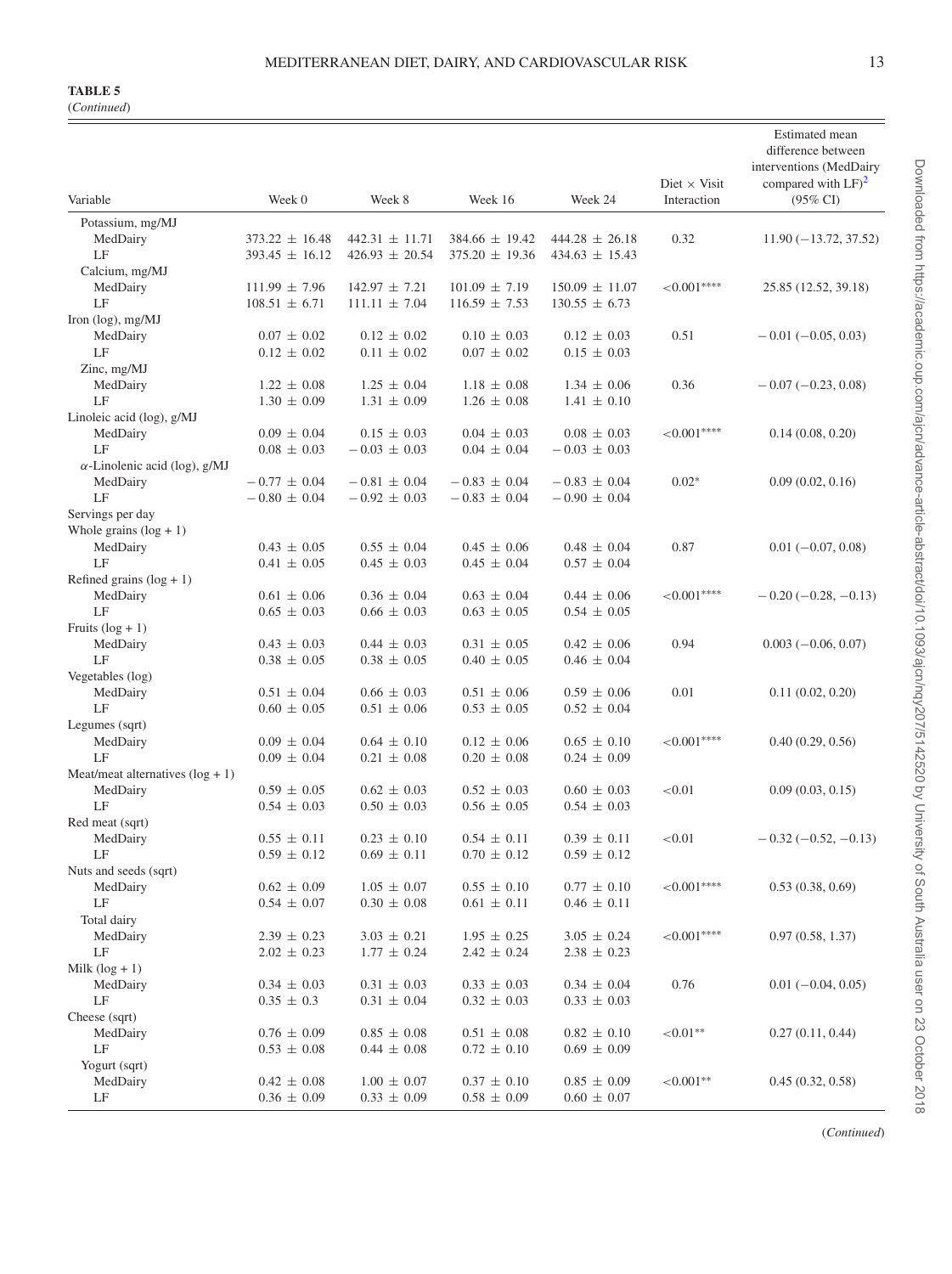(*Continued*)

| Variable                                                          | Week 0           | Week 8            | Week 16          | Week 24          | Diet $\times$ Visit<br>Interaction | difference between<br>interventions (MedDairy<br>compared with $LF)^2$<br>$(95\% \text{ CI})$ |
|-------------------------------------------------------------------|------------------|-------------------|------------------|------------------|------------------------------------|-----------------------------------------------------------------------------------------------|
| EVOO (sqrt), tsp/d                                                |                  |                   |                  |                  |                                    |                                                                                               |
| MedDairy                                                          | $0.34 \pm 0.13$  | $1.52 \pm 0.21$   | $0.42 \pm 0.13$  | $1.27 \pm 0.19$  | ${<}0.001***$                      | 1.27(1.01, 1.54)                                                                              |
| LF                                                                | $0.25 \pm 0.09$  | $0.14 \pm 0.07$   | $1.56 \pm 0.20$  | $0.10 \pm 0.06$  |                                    |                                                                                               |
| Servings per day per megaJoule                                    |                  |                   |                  |                  |                                    |                                                                                               |
| Whole grains (sqrt)                                               |                  |                   |                  |                  |                                    |                                                                                               |
| MedDairy                                                          | $0.43 \pm 0.04$  | $0.54 \pm 0.04$   | $0.47 \pm 0.05$  | $0.52 \pm 0.04$  | 0.41                               | $-0.02(-0.08, 0.04)$                                                                          |
| LF                                                                | $0.42 \pm 0.04$  | $0.48 \pm 0.03$   | $0.45 \pm 0.04$  | $0.63 \pm 0.05$  |                                    |                                                                                               |
| Refined grains (sqrt)                                             |                  |                   |                  |                  |                                    |                                                                                               |
| MedDairy                                                          | $0.60 \pm 0.06$  | $0.38 \pm 0.03$   | $0.62 \pm 0.04$  | $0.46 \pm 0.06$  | ${<}0.001***$                      | $-0.20$ ( $-0.27, -0.13$ )                                                                    |
| LF                                                                | $0.63 \pm 0.03$  | $0.68 \pm 0.03$   | $0.60 \pm 0.04$  | $0.56 \pm 0.05$  |                                    |                                                                                               |
| Fruits (sqrt)                                                     |                  |                   |                  |                  |                                    |                                                                                               |
| MedDairy                                                          | $0.42 \pm 0.03$  | $0.45 \pm 0.02$   | $0.34 \pm 0.04$  | $0.43 \pm 0.05$  | 0.72                               | $-0.01(-0.07, 0.05)$                                                                          |
| LF                                                                | $0.39 \pm 0.04$  | $0.40 \pm 0.04$   | $0.40 \pm 0.04$  | $0.49 \pm 0.04$  |                                    |                                                                                               |
| Vegetables (log)                                                  |                  |                   |                  |                  |                                    |                                                                                               |
| MedDairy                                                          | $-0.49 \pm 0.04$ | $-0.29 \pm 0.04$  | $-0.43 \pm 0.06$ | $-0.35 \pm 0.05$ | 0.11                               | $0.07 (-0.02, 0.15)$                                                                          |
| LF                                                                | $-0.35 \pm 0.05$ | $-0.39 \pm 0.05$  | $-0.43 \pm 0.04$ | $-0.39 \pm 0.04$ |                                    |                                                                                               |
| Legumes (sqrt)                                                    |                  |                   |                  |                  |                                    |                                                                                               |
| MedDairy                                                          | $0.03 \pm 0.01$  | $0.21 \pm 0.03$   | $0.04 \pm 0.02$  | $0.22 \pm 0.03$  | ${<}0.001***$                      | 0.14(0.09, 0.18)                                                                              |
| LF                                                                | $0.03 \pm 0.02$  | $0.07 \pm 0.03$   | $0.09 \pm 0.03$  | $0.09 \pm 0.03$  |                                    |                                                                                               |
| Meat/meat alternatives                                            |                  |                   |                  |                  |                                    |                                                                                               |
| MedDairy                                                          | $0.32 \pm 0.04$  | $0.37 \pm 0.03$   | $0.29 \pm 0.04$  | $0.36 \pm 0.03$  | 0.07                               | $-0.05(-0.003, 0.10)$                                                                         |
| LF                                                                | $0.29 \pm 0.02$  | $0.31 \pm 0.04$   | $0.30 \pm 0.04$  | $0.31 \pm 0.02$  |                                    |                                                                                               |
| Red meat (sqrt)                                                   |                  |                   |                  |                  |                                    |                                                                                               |
| MedDairy                                                          | $0.17 \pm 0.04$  | $0.08\,\pm\,0.04$ | $0.18 \pm 0.04$  | $0.14 \pm 0.04$  | ${<}0.001***$                      | $-0.12(-0.19, -0.05)$                                                                         |
| LF                                                                | $0.20 \pm 0.04$  | $0.25 \pm 0.04$   | $0.22 \pm 0.04$  | $0.21 \pm 0.04$  |                                    |                                                                                               |
| Nuts and seeds (sqrt)                                             |                  |                   |                  |                  |                                    |                                                                                               |
| MedDairy                                                          | $0.22 \pm 0.04$  | $0.35 \pm 0.02$   | $0.16 \pm 0.03$  | $0.26 \pm 0.04$  | ${<}0.001***$                      | 0.18(0.13, 0.23)                                                                              |
| LF                                                                | $0.18 \pm 0.02$  | $0.10 \pm 0.03$   | $0.19 \pm 0.03$  | $0.15 \pm 0.04$  |                                    |                                                                                               |
| Total dairy                                                       |                  |                   |                  |                  |                                    |                                                                                               |
| MedDairy                                                          | $0.24 \pm 0.03$  | $0.34 \pm 0.02$   | $0.21 \pm 0.02$  | $0.36 \pm 0.04$  | ${<}0.001***$                      | 0.10(0.06, 0.14)                                                                              |
| LF                                                                | $0.22 \pm 0.02$  | $0.21 \pm 0.02$   | $0.26 \pm 0.03$  | $0.29 \pm 0.03$  |                                    |                                                                                               |
| Milk (sqrt)                                                       |                  |                   |                  |                  |                                    |                                                                                               |
| MedDairy                                                          | $0.35 \pm 0.03$  | $0.34 \pm 0.02$   | $0.36 \pm 0.03$  | $0.38 \pm 0.04$  | 0.74                               | $-0.01(-0.04, 0.03)$                                                                          |
| LF                                                                | $0.37 \pm 0.03$  | $0.36 \pm 0.03$   | $0.34 \pm 0.03$  | $0.37 \pm 0.03$  |                                    |                                                                                               |
| Cheese (sqrt)                                                     |                  |                   |                  |                  |                                    |                                                                                               |
| MedDairy                                                          | $0.24 \pm 0.03$  | $0.28 \pm 0.03$   | $0.17 \pm 0.03$  | $0.28 \pm 0.04$  | ${<}0.01**$                        | 0.09(0.03, 0.14)                                                                              |
| LF                                                                | $0.17 \pm 0.03$  | $0.15 \pm 0.03$   | $0.23 \pm 0.03$  | $0.24 \pm 0.03$  |                                    |                                                                                               |
| Yogurt (sqrt)                                                     |                  |                   |                  |                  |                                    |                                                                                               |
| MedDairy                                                          | $0.14 \pm 0.03$  | $0.33 \pm 0.02$   | $0.12 \pm 0.03$  | $0.28 \pm 0.03$  | ${<}0.001**$                       | 0.14(0.10, 0.19)                                                                              |
| LF                                                                | $0.12 \pm 0.03$  | $0.012 \pm 0.03$  | $0.20 \pm 0.03$  | $0.21 \pm 0.02$  |                                    |                                                                                               |
| EVOO (sqrt), tsp $\cdot$ d <sup>-1</sup> $\cdot$ MJ <sup>-1</sup> |                  |                   |                  |                  |                                    |                                                                                               |
| MedDairy                                                          | $0.11 \pm 0.04$  | $0.51 \pm 0.07$   | $0.14 \pm 0.04$  | $0.42 \pm 0.06$  | ${<}0.001***$                      | 0.42(0.34, 0.51)                                                                              |
| LF                                                                | $0.09 \pm 0.03$  | $0.04 \pm 0.02$   | $0.18 \pm 0.07$  | $0.04 \pm 0.02$  |                                    |                                                                                               |

<span id="page-13-0"></span> $1$ Values are observed means  $\pm$  SEMs. Differences between interventions were analyzed by linear mixed-effects models, including fixed-effect terms for Group, Visit, Group × Visit, Period, and Order. \*,\*\*,\*\*\*\*\*Different between interventions: \* $P < 0.05$ ,\*\* $P < 0.02$  (adjusted  $\alpha$ ),\*\*\* $P < 0.01$  (adjusted  $\alpha$ ), ∗∗∗∗*P* < 0.005 (adjusted α). CHO, carbohydrate; en, energy; equiv., equivalent; EVOO, extra-virgin olive oil; LF, low-fat; log, log10-transformed values presented; MedDairy, Mediterranean diet with 3–4 daily servings of dairy foods; sqrt, square root–transformed values presented; tsp, teaspoons.

<span id="page-13-1"></span>2Estimated marginal mean difference in change between interventions.

insulin sensitivity (HOMA-S),  $\beta$ -cell function (HOMA-B), or inflammation (CRP). It is notable that baseline values of HOMA-S, HOMA-B, HOMA-IR, and CRP were within recommended ranges [\(44\)](#page-16-3). It is therefore not surprising that neither diet led to a significant effect on these markers. Furthermore, despite improvements in BP and lipid profiles after the MedDairy

intervention, the current study did not observe significant change in 10-y absolute CVD risk, as measured by the FRS.

Significant effects were observed for measures of body composition and adiposity. Greater decreases in fat mass were observed for the LF diet. Furthermore, lean mass increased after the LF diet but decreased after the MedDairy diet. It is likely that

Estimated mean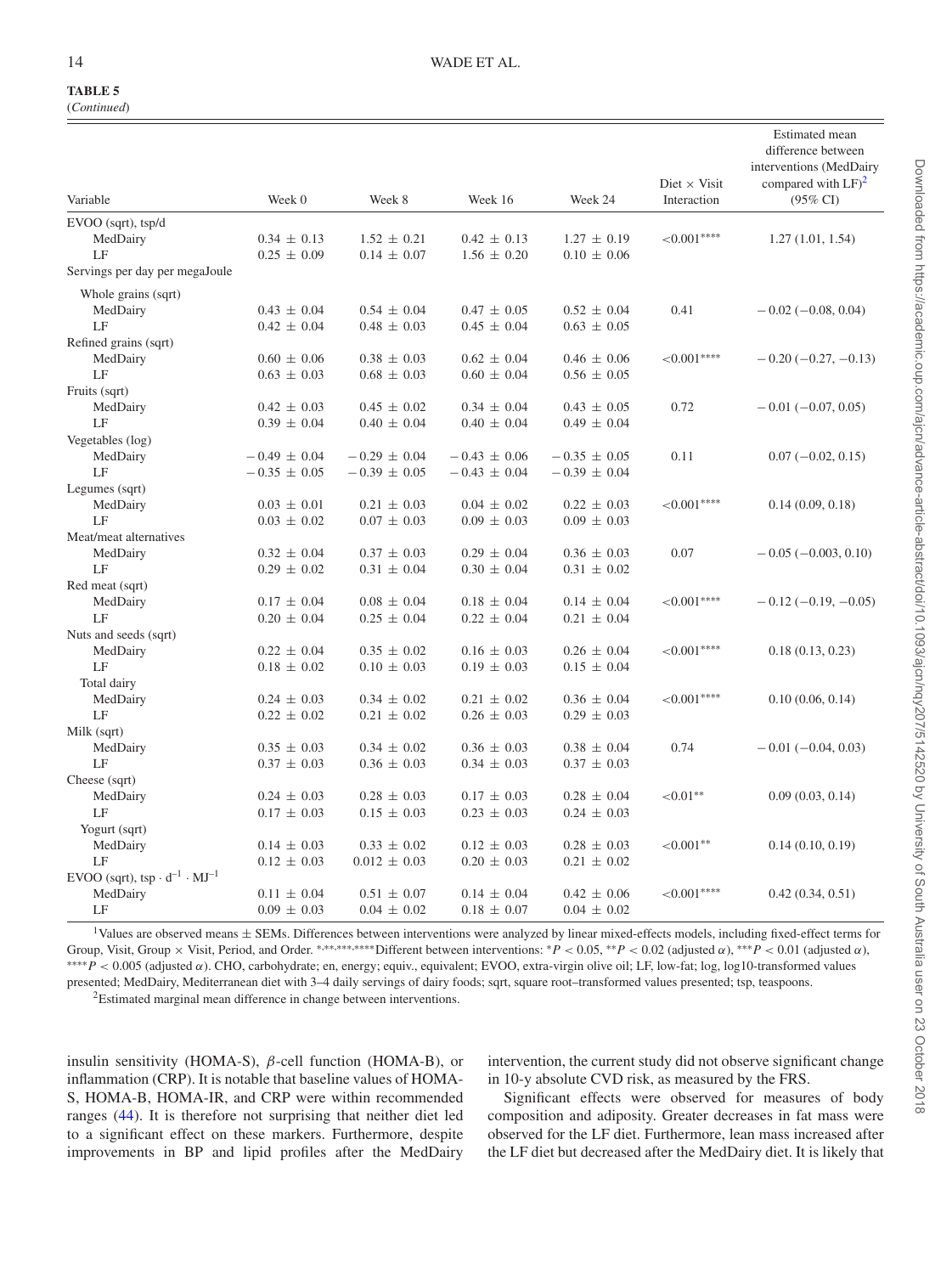<span id="page-14-2"></span>

**FIGURE 5** Visual representation of the percentage of participants meeting their calcium recommended dietary intake based on gender and age at visit 1 (baseline) and visit 2 (week 8) of each intervention. LF, low-fat; MedDairy, Mediterranean diet with 3–4 daily servings of dairy foods.

these differences were driven by the reduction in energy intake during the LF diet.

The current study was subject to a number of limitations. First, the current study aimed to evaluate the benefits of the MedDairy intervention compared with current best practice in dietetics in Australia. At the time of study conception, this was considered to be the LF diet. However, the use of an LF control diet may limit the generalizability of our results, as well as our capacity to evaluate the benefits of adding dairy to a traditional MedDiet. Regarding the MedDairy intervention, it is possible that recommendations for EVOO consumption during the MedDairy intervention were not reflective of a traditional MedDiet and therefore mitigated potential cardiovascular effects. However, the MedLey trial used the same dietary recommendation for EVOO and found significant improvements in BP and endothelial function [\(3\)](#page-15-0). Furthermore, our data indicate that participants consumed a mean of 2.6 tablepoons of EVOO each day, increasing their baseline consumption by 400%.

It is possible that the addition of dairy diluted potential health benefits of the MedDiet. Indeed, dairy is not a traditional component of the MedDiet, and dairy intake receives a negative score in the 9-point MedDiet score developed by Trichopoulou et al. [\(7\)](#page-15-21). Notably, Trichopoulou et al. reported that dairy intake was associated with a 4% increase in hazard of death for every 20-g increase in daily consumption. However, recent studies report positive relations between dairy intake and markers of cardiovascular health [\(22,](#page-15-31) [45\)](#page-16-4), whereas a metaanalysis of prospective studies reported no associations of total dairy consumption with mortality, CVD, or coronary artery disease  $(24)$ .

The calculation of sample size was based on previous research and attempted to find a clinically meaningful change in BP of 2.5 mm Hg. However, given the short time frame, the expectation of such an effect size may have been unrealistic. Therefore, the current study may have been underpowered to detect smaller, non–clinically significant effects in BP. Although previous research indicates that 8 wk is adequate to observe changes in cardiovascular outcomes, a longer intervention may have produced larger effects. Moreover, our ability to detect significant changes in home SBP may have been limited by our eligibility criterion of SBP  $\geq$ 120 mm Hg. Although SBP  $>$ 120 mm Hg is considered elevated and responsive to intervention, many participants reported a home SBP lower than their screening SBP, which may have been unlikely to change significantly in response to a dietary intervention.

Despite randomization, mean home SBP was 4.1 mm Hg higher for the MedDairy diet than for the LF diet at baseline. Randomization may have ensured overall balance between the 2 groups in terms of observed and unobserved confounders. However, the disparity in mean home SBP between the 2 groups was reversed at the beginning of the second intervention period, indicating the possibility of a significant carryover effect if the observed effects for SBP were real. To help address this, we allowed the estimated intervention effect for MedDairy to vary for the 2 intervention periods by including a Visit  $\times$ Period interaction term in the analysis of home SBP. Despite this adjustment in our analysis, there remains the possibility of underlying differences between the 2 groups, which could potentially bias our estimates.

Finally, due to the nature of the current study, blinding of both participants and researchers was neither practical nor possible. As such, the potential for bias related to expectations must be considered when interpreting results.

The current study has achieved a number of significant and clinically relevant findings regarding the benefits of a MedDiet with adequate servings of dairy to meet the calcium needs of Australians. Namely, we have shown that following a MedDiet with 3–4 daily servings of dairy for 8 wk is feasible and achievable for an Australian population. Furthermore, a MedDiet with 3 daily servings of dairy is capable of meeting the Australian RDI for calcium while improving risk factors for CVD, including BP, lipid profiles, and HR. These findings are of particular interest to health care professionals who may wish to recommend the MedDiet to older Australians for improvement in cardiovascular health while ensuring adequate calcium intake for the prevention of osteoporosis.

We thank the following individuals: Louise Massie, for clinical trials support; Anita Lawrence, for assistance in sourcing yogurt; and research assistants Joe Mandrell and Campbell Davis, for their contributions to data entry and analysis.

The authors' contributions were as follows—KJM, JMH, ATW, and CRD: designed the project; KJM and CRD: developed the diet; KJM, ATW, JMH, and CRD: developed the cardiovascular measures; RJW: contributed to the study design and developed the statistical approach; KAD: contributed to the study design; KJM, ATW, KAD, and CRD: conducted the trial and collected study data; ATW: prepared the manuscript; and all authors: reviewed manuscript drafts and read and approved the final version. None of the authors reported a conflict of interest related to the study.

#### **REFERENCES**

- <span id="page-14-0"></span>1. Davis CR, Bryan J, Hodgson J, Murphy K. Definition of the Mediterranean diet: a literature review. Nutrients 2015;7(11):9139–53.
- <span id="page-14-1"></span>2. Simopoulos AP. The Mediterranean diets: what is so special about the diet of Greece? The scientific evidence. J Nutr 2001;131(11 Suppl):3065S–73S.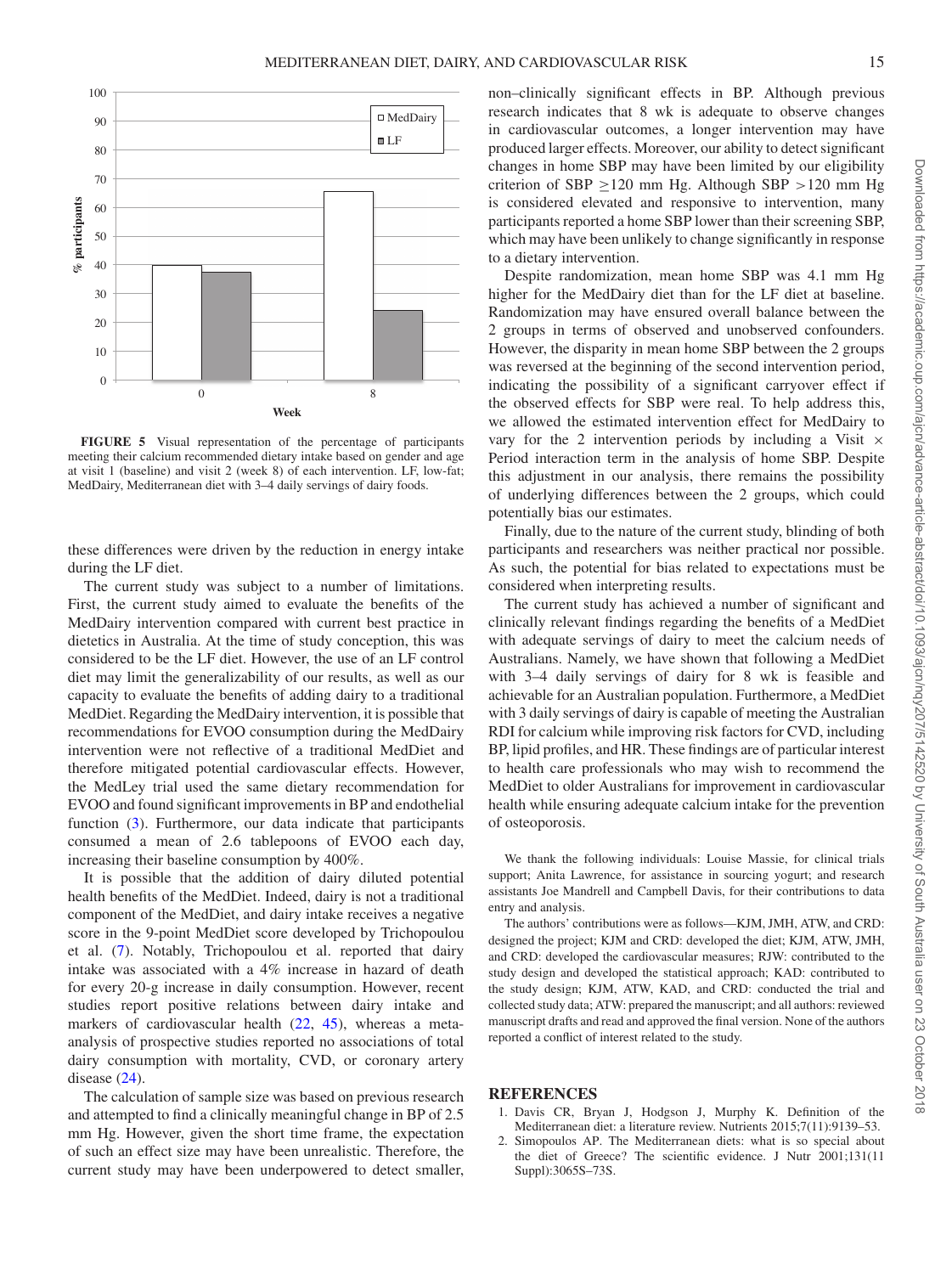- <span id="page-15-0"></span>3. Davis CR, Hodgson JM, Woodman R, Bryan J, Wilson C, Murphy KJ. A Mediterranean diet lowers blood pressure and improves endothelial function: results from the MedLey randomized intervention trial. Am J Clin Nutr 2017;105(6):1305–13.
- <span id="page-15-30"></span>4. Domenech M, Roman P, Lapetra J, García de la Corte FJ, Sala-Vila A, de la Torre R, Corella D, Salas-Salvadó J, Ruiz-Gutiérrez V, Lamuela-Raventós RM, et al. Mediterranean diet reduces 24-hour ambulatory blood pressure, blood glucose, and lipids: one-year randomized, clinical trial. Hypertension 2014;64(1):69–76.
- <span id="page-15-4"></span>5. Martínez-González MA, Salas-Salvadó J, Estruch R, Corella D, Fitó M, Ros E; PREDIMED Investigators. Benefits of the Mediterranean diet: insights from the PREDIMED study. Prog Cardiovasc Dis 2015;58(1):50–60.
- <span id="page-15-25"></span>6. Toledo E, Hu FB, Estruch R, Buil-Cosiales P, Corella D, Salas-Salvadó J, Covas MI, Arós F, Gómez-Gracia E, Fiol M, et al. Effect of the Mediterranean diet on blood pressure in the PREDIMED trial: results from a randomized controlled trial. BMC Med 2013;11(207): 1–9.
- <span id="page-15-21"></span>7. Trichopoulou A, Costacou T, Bamia C, Trichopoulos D. Adherence to a Mediterranean diet and survival in a Greek population. N Engl J Med 2003;348(26):2599–608.
- <span id="page-15-1"></span>8. Chrysohoou C, Panagiotakos DB, Pitsavos C, Das UN, Stefanadis C. Adherence to the Mediterranean diet attenuates inflammation and coagulation process in healthy adults: the ATTICA study. J Am Coll Cardiol 2004;44(1):152–8.
- 9. Dai J, Jones DP, Goldberg J, Ziegler TR, Bostick RM, Wilson PW, Manatunga AK, Shallenberger L, Jones L, Vaccarino V. Association between adherence to the Mediterranean diet and oxidative stress. Am J Clin Nutr 2008;88(5):1364–70.
- 10. Schwingshackl L, Hoffmann G. Mediterranean dietary pattern, inflammation and endothelial function: a systematic review and meta-analysis of intervention trials. Nutr Metab Cardiovasc Dis 2014;24(9):929–39.
- <span id="page-15-2"></span>11. Salas-Salvadó J, Garcia-Arellano A, Estruch R, Marquez-Sandoval F, Corella D, Fiol M, Gómez-Gracia E, Viñoles E, Arós F, Herrera C, et al. Components of the Mediterranean-type food pattern and serum inflammatory markers among patients at high risk for cardiovascular disease. Eur J Clin Nutr 2008;62(5):651–9.
- 12. van de Laar RJJ, Stehouwer CD, van Bussel BC, Prins MH, Twisk JW, Ferreira I. Adherence to a Mediterranean dietary pattern in early life is associated with lower arterial stiffness in adulthood: the Amsterdam Growth and Health Longitudinal Study. J Intern Med 2013;273(1): 79–93.
- 13. Sala-Vila A, Romero-Mamani ES, Gilabert R, Núñez I, de la Torre R, Corella D, Ruiz-Gutiérrez V, López-Sabater MC, Pintó X, Rekondo J, et al. Changes in ultrasound-assessed carotid intima-media thickness and plaque with a Mediterranean diet: a substudy of the PREDIMED trial. Arterioscler Thromb Vasc Biol 2014;34(2):439–45.
- 14. Dinu M, Pagliai G, Casini A, Sofi F. Mediterranean diet and multiple health outcomes: an umbrella review of meta-analyses of observational studies and randomised trials. Eur J Clin Nutr 2018;72(1): 30–43.
- <span id="page-15-3"></span>15. Martínez-González MA, Corella D, Salas-Salvadó J, Ros E, Covas MI, Fiol M, Wärnberg J, Arós F, Ruíz-Gutiérrez V, Lamuela-Raventós RM, et al. Cohort profile: design and methods of the PREDIMED study. Int J Epidemiol 2012;41(2):377–85.
- <span id="page-15-5"></span>16. US Department of Health and Human Services and US Department of Agriculture. 2015–2020 Dietary guidelines for Americans. 8th ed. Washington (DC): USHHS and USDA; 2015.
- <span id="page-15-6"></span>17. Kafatos A, Verhagen H, Moschandreas J, Apostolaki I, Van Westerop JJ. Mediterranean diet of Crete: foods and nutrient content. J Am Diet Assoc 2000;100(12):1487–93.
- <span id="page-15-7"></span>18. Trichopoulou A, Vasilopoulou E, Georga K, Soukara S, Dilis V. Traditional foods: why and how to sustain them. Trends Food Sci Technol 2006;17:498–504.
- <span id="page-15-8"></span>19. European Food Safety Authority. Scientific opinion on Dietary Reference Values for calcium. EFSA J 2015;13(5):1–82.
- <span id="page-15-9"></span>20. National Health and Medical Research Council. Nutrient reference values for Australia and New Zealand. Canberra (Australia): Australian Government; 2005.
- <span id="page-15-10"></span>21. Murphy KJ, Crichton GE, Dyer KA, Coates AM, Pettman TL, Milte C, Thorp AA, Berry NM, Buckley JD, Noakes M, et al. Dairy foods and dairy protein consumption is inversely related to markers of adiposity in obese men and women. Nutrients 2013;5(11):4665–84.
- <span id="page-15-31"></span>22. Crichton GE, Elias MF, Dore GA, Abhayaratna WP, Robbins MA. Relations between dairy food intake and arterial stiffness: pulse wave velocity and pulse pressure. Hypertension 2012;59(5):1044–51.
- <span id="page-15-11"></span>23. Drouin-Chartier JP, Brassard D, Tessier-Grenier M, Côté JA, Labonté M-È, Desroches S, Couture P, Lamarche B. Systematic review of the association between dairy product consumption and risk of cardiovascular-related clinical outcomes. Adv Nutr 2016;7(6):1026–40.
- <span id="page-15-32"></span>24. Guo J, Astrup A, Lovegrove JA, Gijsbers L, Givens DI, Soedamah-Muthu SS. Milk and dairy consumption and risk of cardiovascular diseases and all-cause mortality: dose-response meta-analysis of prospective cohort studies. Eur J Epidemiol 2017;32(4):269–87.
- 25. Qin LQ, Xu JY, Han SF, Zhang ZL, Zhao YY, Szeto IM. Dairy consumption and risk of cardiovascular disease: an updated meta-analysis of prospective cohort studies. Asia Pac J Clin Nutr  $2015:24(1):90-100.$
- <span id="page-15-12"></span>26. Wade AT, Davis CR, Dyer KA, Hodgson JM, Woodman RJ, Keage HA, Murphy KJ. A Mediterranean diet to improve cardiovascular and cognitive health: protocol for a randomised controlled intervention study. Nutrients 2017;9(2):145.
- <span id="page-15-13"></span>27. National Health and Medical Research Council. Australian guidelines to reduce health risks from drinking alcohol. Canberra (Australia): Australian Government; 2009.
- <span id="page-15-14"></span>28. Davis CR, Bryan J, Wilson C, Hodgson J, Murphy K. A randomised controlled intervention trial evaluating the efficacy of an Australianised Mediterranean diet compared to the habitual Australian diet on cognitive function, psychological wellbeing and cardiovascular health in healthy older adults (MedLey study): protocol paper. BMC Nutrition 2015;15:55.
- <span id="page-15-15"></span>29. National Health and Medical Research Council. Australian dietary guidelines. Canberra (Australia): Australian Government; 2013.
- <span id="page-15-16"></span>30. Kearney PM, Whelton M, Reynolds K, Muntner P, Whelton PK, He J. Global burden of hypertension: analysis of worldwide data. Lancet North Am Ed 2005;365(9455):217–23.
- <span id="page-15-17"></span>31. Mulè G, Caimi G, Cottone S, Nardi E, Andronico G, Piazza G, Volpe V, Federico MR, Cerasola G. Value of home blood pressures as predictor of target organ damage in mild arterial hypertension. J Cardiovasc Risk 2002;9:123–9.
- <span id="page-15-18"></span>32. D'Agostino RB, Vasan RS, Pencina MJ, Wolf PA, Cobain M, Massaro JM, Kannel WB. General cardiovascular risk profile for use in primary care: the Framingham heart study. Circulation 2008;117(6):743–53.
- <span id="page-15-19"></span>33. The University of Oxford. The HOMA calculator[Internet].<br>[cited 2017 Nov 21] 2013. Available from: Available from: https://www.dtu.ox.ac.uk/homacalculator/download.php.
- <span id="page-15-20"></span>34. Davis CR, Bryan J, Wilson C, Hodgson J, Murphy K. A randomised controlled intervention trial evaluating the efficacy of a Mediterranean dietary pattern on cognitive function and psychological wellbeing in healthy older adults: the MedLey study. BMC Geriatr 2015;15:55.
- <span id="page-15-22"></span>35. Sofi F, Macchi C, Abbate R, Gensini GF, Casini A. Mediterranean diet and health status: an updated meta-analysis and a proposal for a literature-based adherence score. Public Health Nutr 2014;17(12):2769– 82.
- <span id="page-15-23"></span>36. Neter JE, Stam BE, Kok FJ, Grobbee DE, Geleijnse JM. Influence of weight reduction on blood pressure: a meta-analysis of randomized controlled trials. Hypertension 2003;42(5):878–84.
- <span id="page-15-24"></span>37. Australian National Health and Medical Research Council. Calcium. In: Nutrient Reference Values for Australia and New Zealand including Recommended Dietary Intakes. Canberra (Australia): NHMRC; 2006. p. 155–63.
- <span id="page-15-26"></span>38. Wang H, Fox CS, Troy LM, Mckeown NM, Jacques PF. Longitudinal association of dairy consumption with the changes in blood pressure and the risk of incident hypertension: the Framingham Heart Study. Br J Nutr 2015;114(11):1887–99.
- <span id="page-15-27"></span>39. Weng L-C, Steffen LM, Szklo M, Nettleton J, Chambless L, Folsom AR. A diet pattern with more dairy and nuts, but less meat is related to lower risk of developing hypertension in middle-aged adults: the Atherosclerosis Risk in Communities (ARIC) study. Nutrients 2013;5(5):1719–33.
- <span id="page-15-28"></span>40. Mule G, Caimi G, Cottone S, Nardi E, Andronico G, Piazza G, Volpe V, Federico MR, Cerasola G. Value of home blood pressures as predictor of target organ damage in mild arterial hypertension. J Cardiovasc Risk 2002;9(2):123–9.
- <span id="page-15-29"></span>41. Ohkubo T, Imai Y, Tsuji I, Nagai K, Kato J, Kikuchi N, Nishiyama A, Aihara A, Sekino M, Kikuya M, et al. Home blood pressure measurement has a stronger predictive power for mortality